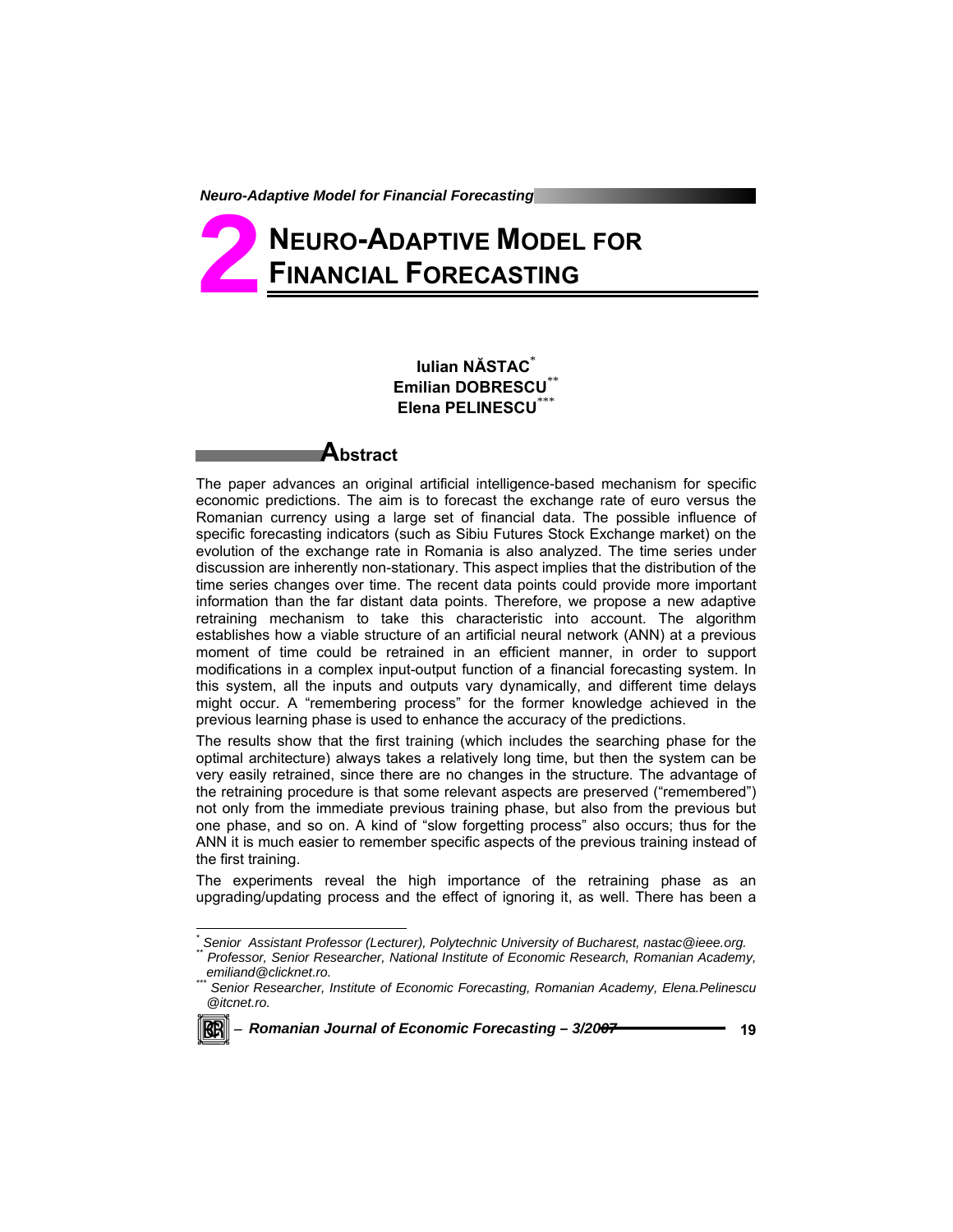decrease in the test error when successive retraining phases were performed and the neural system accumulated experience.

Keywords: Neural networks, exchange rate, adaptive retraining, delay vectors, iterative simulation

**JEL Classification**: C45, C53, F47

### **1. Introduction**

The forecasting of the exchange rate in Romania as in many other countries also recently integrated into the European Union is very important for any operator on the monetary and forex market. Generally, the exchange rate is modeled using explanatory variables such as:

- the monetary indicators (Dornbush 1994, Mishkin 2001, Fair 1994, Adams and Dixon 1989, Krugman and Obstfeld 2000, de Bondt *et al*., 1997, Weyerstrass 2000, Matthews 1985),
- its previous levels (Jahnke *et al*., 2000),
- the domestic inflation and the foreign capital inflows (Bergstrom *et al*., 1994, Anderson 1990, Neu 1990, Abel and Bernanke 2001).

In the last version of the Romanian macromodel (Dobrescu 2006) that refers to the annual indicators, beside the actual sluggishness, two factors are particularly involved: the domestic inflation and the foreign capital inflows. The present attempt is dedicated to shorter predictions and involves a large set of available information. The behavior of the operators is based on current information offered by many institutions, some of the data are statistical and others are forecasted. Synthetically, the data base used in simulations is described by the following parameters (Table 1):

**Database indicators** 

#### **Table 1**

|                | Indicators                                                     | Symbol     | Frequency |  |  |  |  |  |  |
|----------------|----------------------------------------------------------------|------------|-----------|--|--|--|--|--|--|
| ı.             | <b>Statistical information</b>                                 |            |           |  |  |  |  |  |  |
| А.             | <b>General information</b>                                     |            |           |  |  |  |  |  |  |
|                | 1. Real Gross Domestic Product growth                          | GDP        | Quarterly |  |  |  |  |  |  |
| $\overline{2}$ | l2. Current Account deficit                                    | CA         | Monthly   |  |  |  |  |  |  |
| 3              | 3. Consolidated general budget deficit as percentage<br>on GDP | CGD        | Quarterly |  |  |  |  |  |  |
| 4              | 4. Net foreign direct investment                               | <b>FDI</b> | Monthly   |  |  |  |  |  |  |
| 5              | 5. Medium and long term external dept                          | ExD        | Monthly   |  |  |  |  |  |  |
| 6              | 6. NBR Foreign exchange reserve                                | FR.        | Monthly   |  |  |  |  |  |  |
| 7              | 7. Export of good and services                                 | X          | Monthly   |  |  |  |  |  |  |
| 8              | 8. Import of good and services                                 | М          | Monthly   |  |  |  |  |  |  |
| 9              | 9. Net monthly average wage on the economy                     | Nw         | Monthly   |  |  |  |  |  |  |

**20** *Romanian Journal of Economic Forecasting – 3/2007* <sup>−</sup>

KRI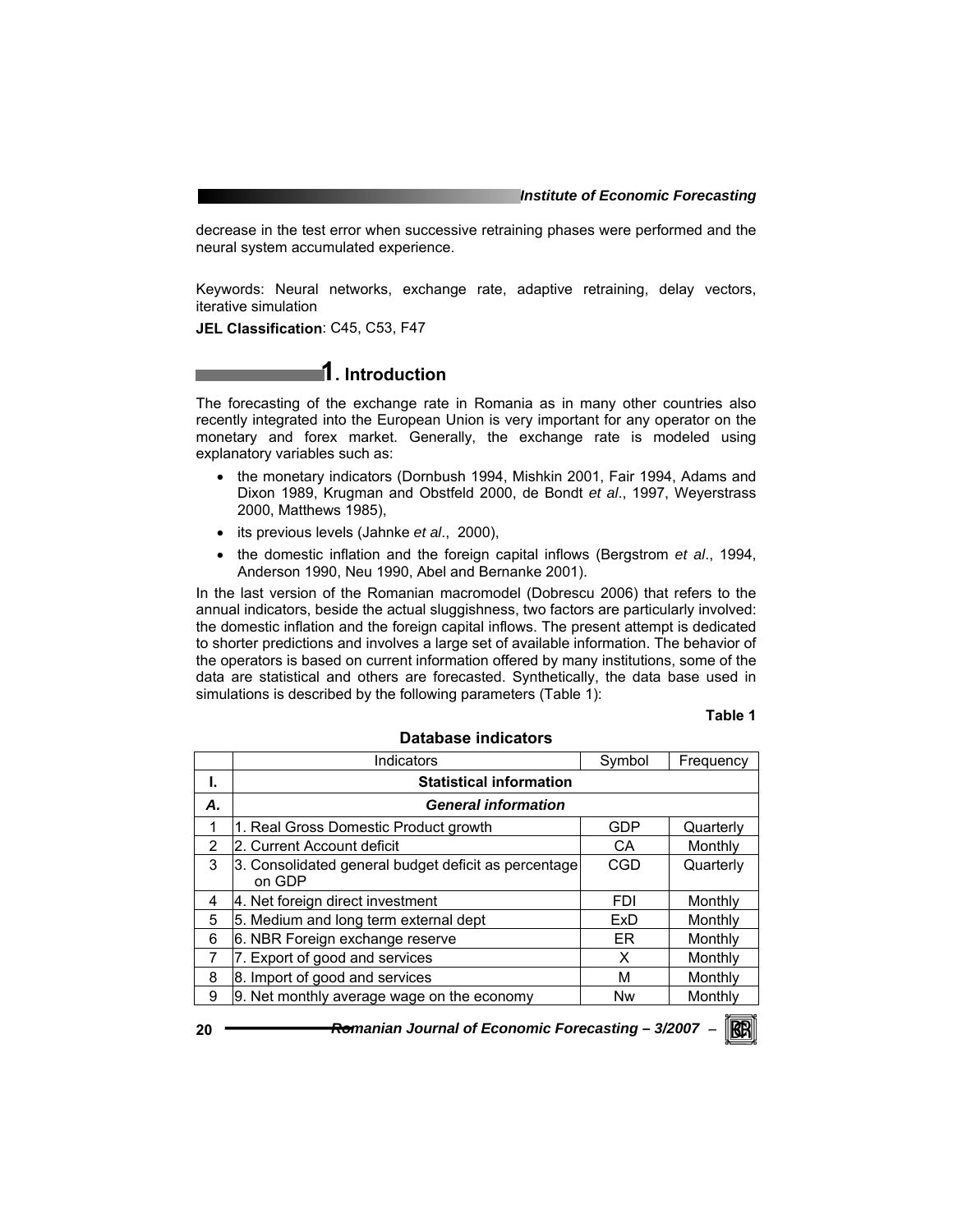| <b>Neuro-Adaptive Model for Financial Forecasting</b> |  |  |  |
|-------------------------------------------------------|--|--|--|
|-------------------------------------------------------|--|--|--|

|                 | Indicators                                        | Symbol                            | Frequency |  |  |  |  |  |
|-----------------|---------------------------------------------------|-----------------------------------|-----------|--|--|--|--|--|
| В.              | <b>Specifics information</b>                      |                                   |           |  |  |  |  |  |
| 10              | 1. Exchange rate Dollar/ROL                       | $E$ \$                            | Daily     |  |  |  |  |  |
| 11              | 2. Exchange rate EUR/ROL                          | Eeur                              | Daily     |  |  |  |  |  |
| 12              | 3. Consumer goods index                           | $CPI_R$                           | Monthly   |  |  |  |  |  |
| 13              | 4. Monetary base M0                               | M <sub>0</sub>                    | Monthly   |  |  |  |  |  |
| 14              | 5. Reference rate of BNR                          | $r_d$                             | Monthly   |  |  |  |  |  |
| 15              | 6. Speed between lending and deposit average      | Δr                                | Monthly   |  |  |  |  |  |
|                 | interest rata of banks for non-government, non-   |                                   |           |  |  |  |  |  |
|                 | banks clients                                     |                                   |           |  |  |  |  |  |
| 16              | 7. Total domestic credit                          | DC                                | Monthly   |  |  |  |  |  |
| 17              | 8. Portfolio investment, sold                     | PI                                | Monthly   |  |  |  |  |  |
| 18              | 9. Current transfers and incomes                  | CTI                               | Monthly   |  |  |  |  |  |
| 19              | 10. Turnover                                      | Τ                                 | Monthly   |  |  |  |  |  |
| 20              | 11. BET Index                                     | <b>BET</b>                        | Daily     |  |  |  |  |  |
| C.              | <b>External Information</b>                       |                                   |           |  |  |  |  |  |
| 21              | 1. Ratio EUR/Dollar                               | Ra                                | Daily     |  |  |  |  |  |
| 22              | 2. Exchange rate Euro/ROL                         | Reur <sub>EU</sub>                | Daily     |  |  |  |  |  |
| 23              | 3. Refinancing ECB interest rate                  | $R_{\underline{e}c\underline{b}}$ | Monthly   |  |  |  |  |  |
| 24              | 4. Brent oil price                                | op                                | Monthly   |  |  |  |  |  |
| $\overline{25}$ | 5. HIPC (EU 27)                                   | <b>HIPC</b>                       | Monthly   |  |  |  |  |  |
| II:             | <b>Prospective information</b>                    |                                   |           |  |  |  |  |  |
| Α.              | A. General information                            |                                   |           |  |  |  |  |  |
| $\overline{26}$ | 1. Real GDP growth                                | $GDP_f$                           | Annual    |  |  |  |  |  |
| 27              | 2. Export of goods and services, FOB, growth rate | $X_f$                             | Annual    |  |  |  |  |  |
| 28              | 3. Import of goods and services, FOB, growth rate | $M_f$                             | Annual    |  |  |  |  |  |
| 29              | 4. Commercial trade deficit, mill Euro            | $Ct_f$                            | Annual    |  |  |  |  |  |
| 30              | 5. Growth of consumer price, annual average       | CPI <sub>f</sub>                  | Annual    |  |  |  |  |  |
| 31              | 6. Growth of consumer price, December/December    | $CPId_f$                          | Annual    |  |  |  |  |  |
| В.              | <b>Specific forecasting information</b>           |                                   |           |  |  |  |  |  |
| $\overline{32}$ | 1. Inflation target                               | $IT_f$                            | Annual    |  |  |  |  |  |
| 33.             | 2. Future exchange rate Dollar/ROL, 1 month       | Fe\$                              | Daily     |  |  |  |  |  |
| 34              | 3. Future exchange rate Euro/ROL 1 month          | FeEur                             | Daily     |  |  |  |  |  |
| $\overline{35}$ | 4. Ratio EUR/Dollar, 1 month                      | Fra                               | Daily     |  |  |  |  |  |

The diversity of the frequency and period of these variables is difficult to introduce into a classical model, so we decided to use an artificial intelligence technique, which could be a useful instrument in macroeconomic analysis and prediction of the exchange rate in Romania. We consider that the advantages of artificial neural network in that application are: the capability to process a large metadata base that contains both statistical and forecasting information; the elimination of the restrictions regarding stationarity of the data series; the ability to extract significant information from its training data; and the possibility to introduce a new adaptive retraining mechanism, which takes to into account the fact that the recent data points could provide more important information as compared to the distant past ones. This way,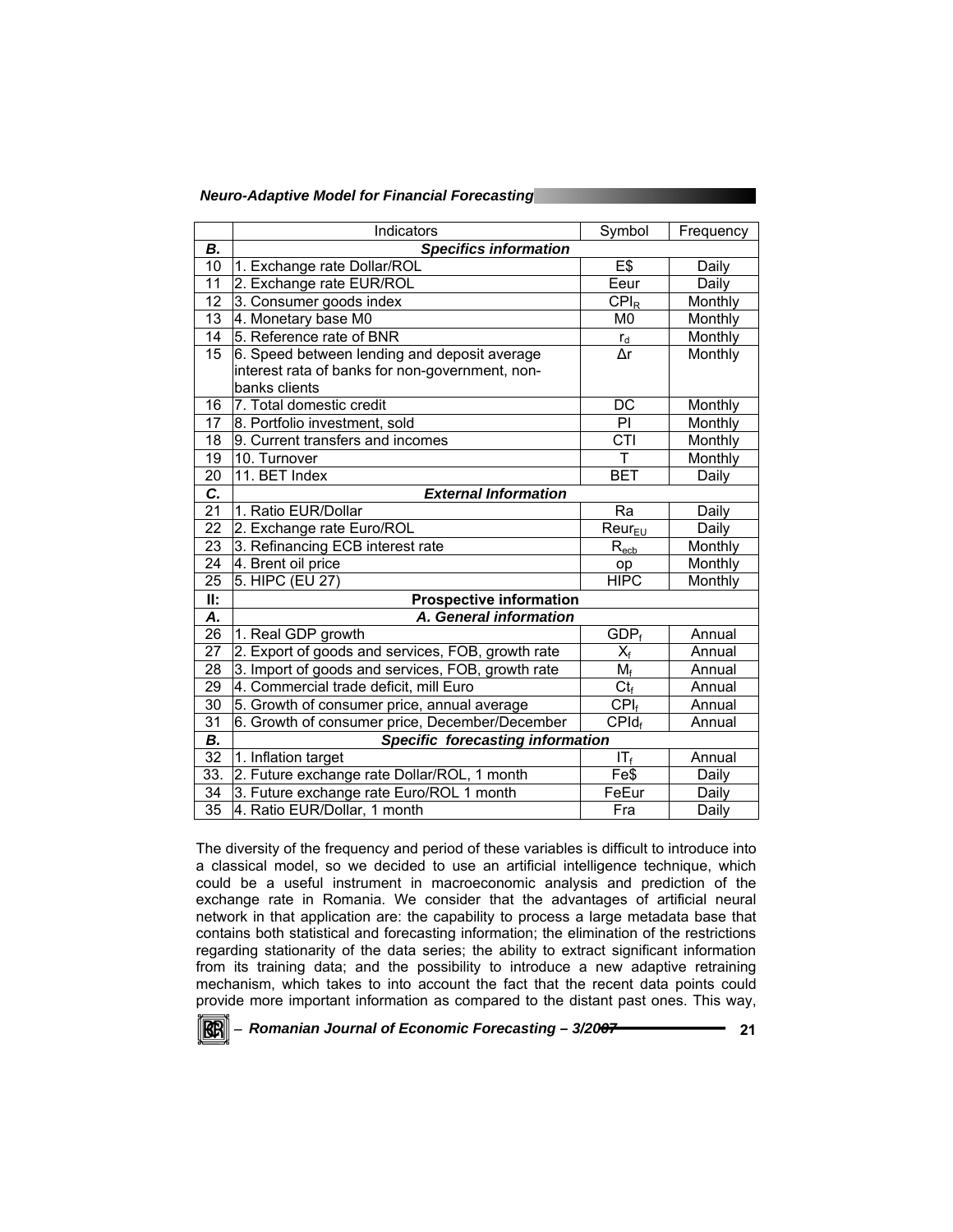one may analyze, for instance, if the forecasting information like the ones provided by the Sibiu Futures Stock Exchange market influences the behavior of the agents.

Artificial neural networks (ANNs) have been widely applied to forecasting problems (Nastac 2004, Huang and Lewis 2003, Zhang *et al* 1998). There is considerable interest in the development of reliable forecasting models for financial applications. Models based on the ANN have been found to be suitable for certain applications where other techniques failed. The idea that the ANN can be used for a better understanding of the economic complex mechanisms is found in the literature (Salzano 1999, Shadbolt 2002, Zhang 2003).

The goal of our research was to find a practical mathematical model that describes the relationship between a set of input variables and one output variable that models the EUR/ROL exchange rate. All inputs and the output vary dynamically, and different time delays might occur. Changing an input variable may result in an output change that starts only a day later and goes on for up to several days.

The entire amount of data consists of more than 2500 rows (time steps) – one data row every day over 7 years (January 2000 – December 2006). The time series under discussion are non-stationary. The non-stationary characteristic implies that the distribution of the time series changes over time. The recent data points could provide more important information than the distant data points. Therefore, we propose a new adaptive retraining mechanism to take this characteristic into account.

This paper is organized as follows. Section 2 presents the issue that concerns the model structure and data preprocessing. Into the next section, we introduce the adaptive retraining technique and explain our approach. The main features of the experimental results are given in Section 4. Finally, Section 5 concludes the paper.

### **2. The Model Architecture**

The time delay or dead time is frequently encountered in financial systems. It is well known that feedback control in the presence of time delay leads to particular difficulties, since a delay places a limit on the time interval.

Figure 1 shows our idea of training a feed-forward ANN such that the latter becomes a predictor. We use delayed rows of more than 30 input data (see the final part of this section) to simulate the current states of the EUR/ROL exchange rate. For learning purposes, the network inputs involve many blocks with several time-delayed values of financial system inputs, and fewer blocks with system delayed output. The ANN target-output consists of the current value of the corresponding EUR/ROL exchange rate. Therefore, the system tries to match the current values of the output, by properly adjusting a function of the past values of the inputs and output (Figure 1).

At the current moment, t, the output (see Figure 1) is affected by the **P** inputs at different previous time steps  $(t - i_d, ..., t - i_d)$ , and also by the outputs at other previous time steps (*t - o\_d*1, …, *t - o\_dm*), respectively. We denote by *In\_Del* and *Out\_Del* two *delay vectors* that include the delays that we take into account:

$$
In\_Del = [i\_d_1, i\_d_2, ..., i\_d_n]
$$
 (1)

and

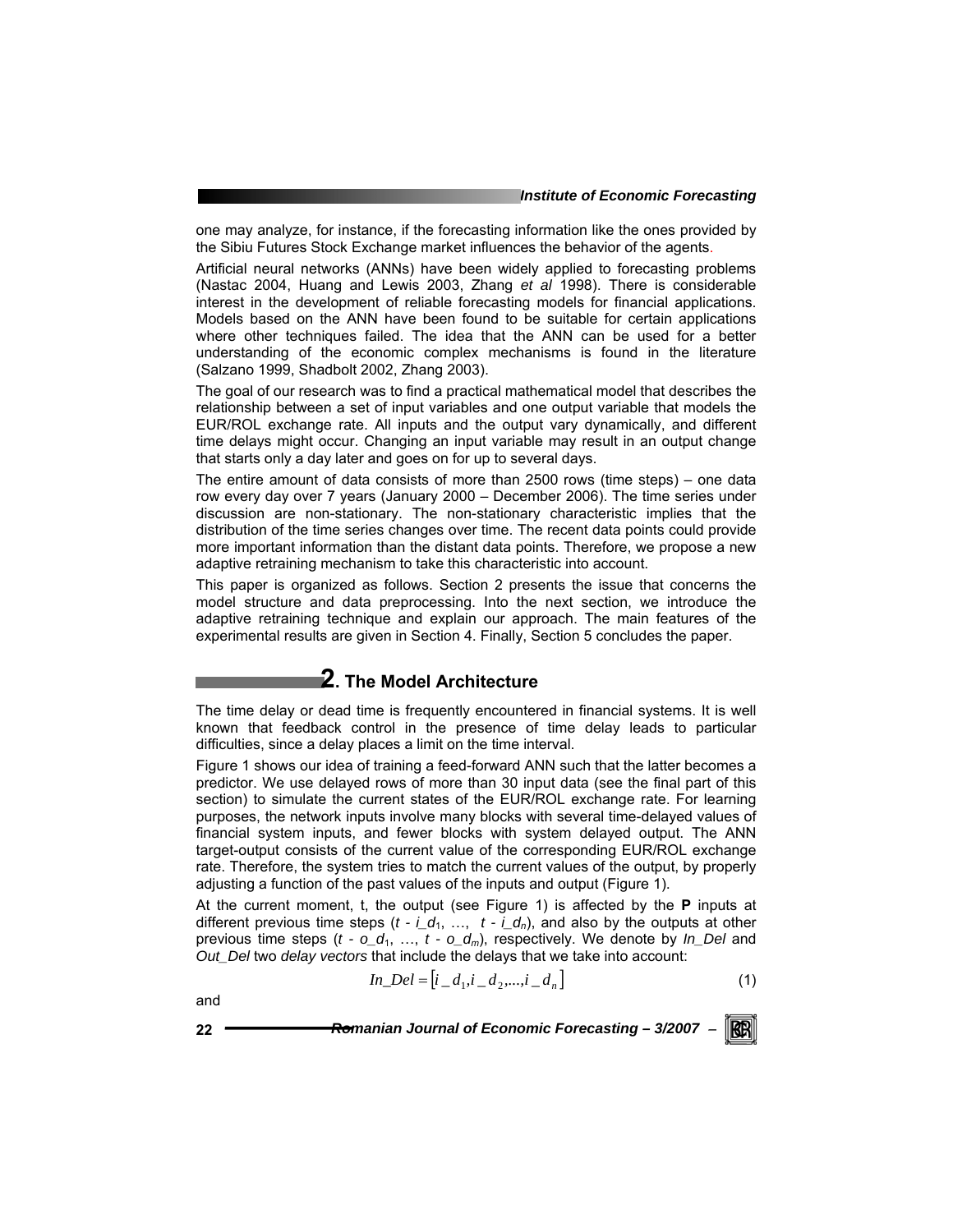$$
Out\_Del = [o\_d_1, o\_d_2, ..., o\_d_m]
$$
 (2)

where  $n > m$ .

KRI

**Figure 1** 



**The forecasting architecture. The training process** 

For *In\_Del*, we use various delay vectors with *n* = 7, 8 or 9 elements, whose values are within a range of twenty days. Regarding *Out\_Del*, we employ different combinations, with *m* = 3, 4 or 5 elements, covering about one week. The distribution of the vector elements is preferably (but not compulsory) chosen similarly to the Gamma distribution. The elements of each vector are in ascending order. Consequently, the maximum values of any delay vector are  $i_d$  or  $o_d$ <sub>m</sub>, respectively. The recurrent relation performed by the model is as follows:

$$
y(t+1) = F(X(t+1 - In\_Del(i)), y(t - Out\_Del(j)))
$$
\n(3)

where X is the input vector;  $i = 1,...,n$  and  $j = 1,...,m$ .

We use feed-forward ANNs with two hidden layers in order to achieve a good approximation function, based on our preliminary research, where we have obtained better results in the case of two hidden layers than in the case of one hidden layer, however maintaining a similar ratio (approx. 5/1) between the number of training samples and the total number of weights. The ANN models, depicted in Figure 1, use training sets of  $V \cdot \underline{\phantom{a}} d_n$  input-output pairs for model adaptation (see the next section), where  $V = 2240$  is the initial time steps interval employed for the training purpose.

Once we have established all the influences on the output at the moment *t*, we apply Principal Component Analysis (PCA) (Jackson 1991) to reduce the dimensionality of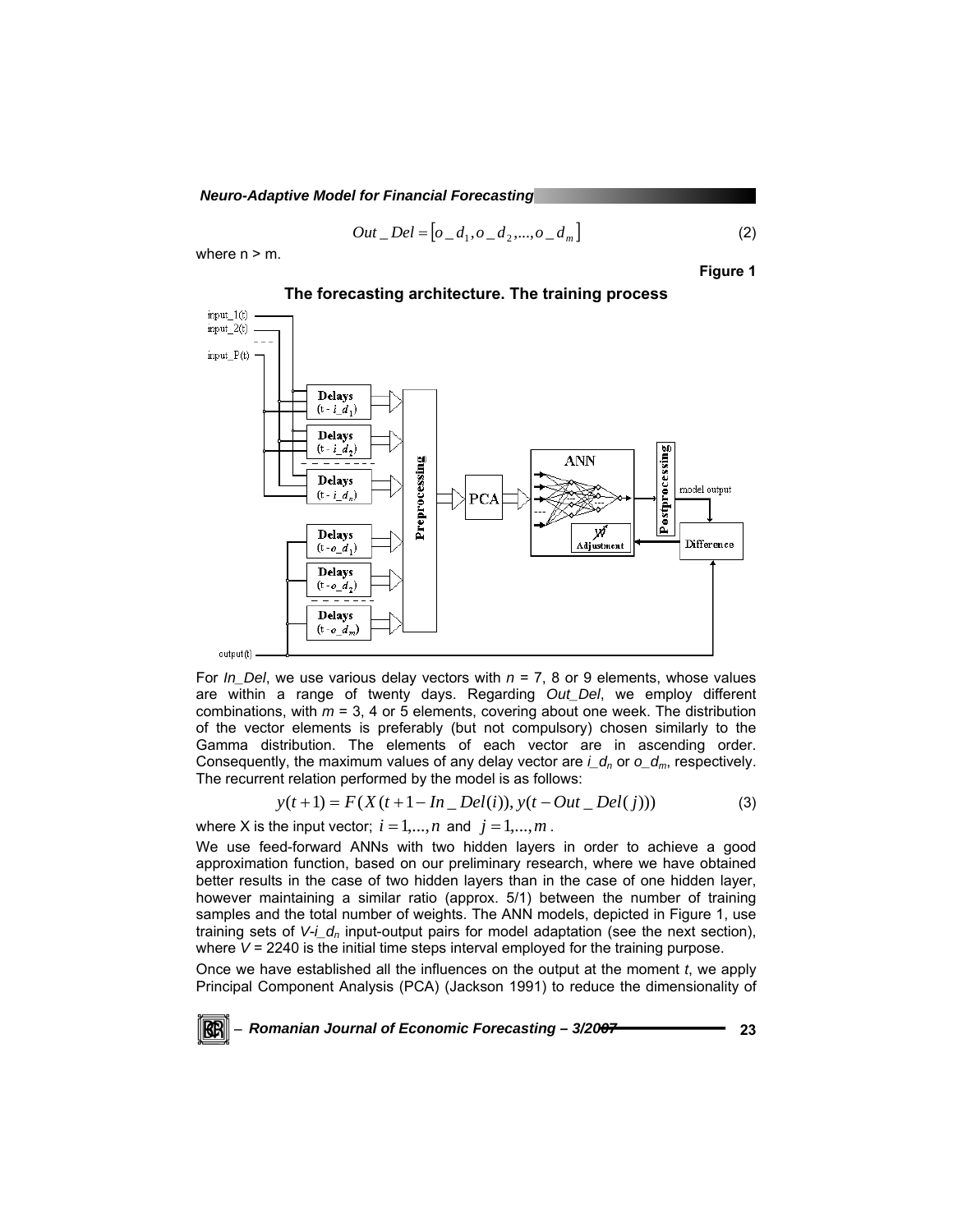#### *Institute of Economic Forecasting*

the input space and to un-correlate the inputs. Before applying PCA, we preprocessed the inputs and outputs, by replacing the missing data using the previously available values and, then, by applying the normalization. Data preprocessing prepares the raw data for the forecasting model and turns it into a format that will be easier and more effectively processed. Finally, we have applied the reverse process of normalization, in order to de-normalize the simulated outputs. Data preprocessing and data postprocessing are essential steps of the knowledge discovery process in the real world applications, and they greatly improve the network's ability to capture valuable information, if they are correctly carried out (Hagan *et al*., 1996, Basheer *et al*., 2000).

Our attempt involves a number of **P** variables (more than 30). Statistical data have different frequencies, such as:

- daily frequency (forex exchange rate, future exchange rate for one month and the BET index);
- quarterly frequency (GDP, the share of consolidated budget in GDP);
- monthly frequency (CPI, interest rate, exports and imports of goods and services, etc).

In order to use all these data with different frequencies, we decided to transform them into such data of higher frequency, on the basis of a natural formation mechanism of the market operators' behavior that implied to keep the information unchanged during the period between two updating time steps. For example, if we have only annual data, we keep it unchanged during 365 or 366 days. For the days without transactions, we decided to keep the previous transaction figure, in order to have a complete data series.

In our model we used two different kinds of data:

- *Statistical data* that were classified as:
	- − *General data* that characterizes the macroeconomic development of Romania (9 indicators);
	- − *Specific* data that are directly linked to the exchange rate evolution (11 indicators);
	- − *External data* that refer to significant indicators of external market evolution, focused on the European Union market and the US market (6 indicators).
- *Forecasting data* that were also classified as:
	- − *General data* that characterize the macroeconomic development of Romania (10 indicators);
	- − S*pecific* data that are directly related to the exchange rate evolution (4 indicators);
	- − There is a possibility to use E*xternal data* also, but we decided to employ them in a further investigation that is not the subject of this paper.

All the previous indicators used in the model are presented in Table 1.

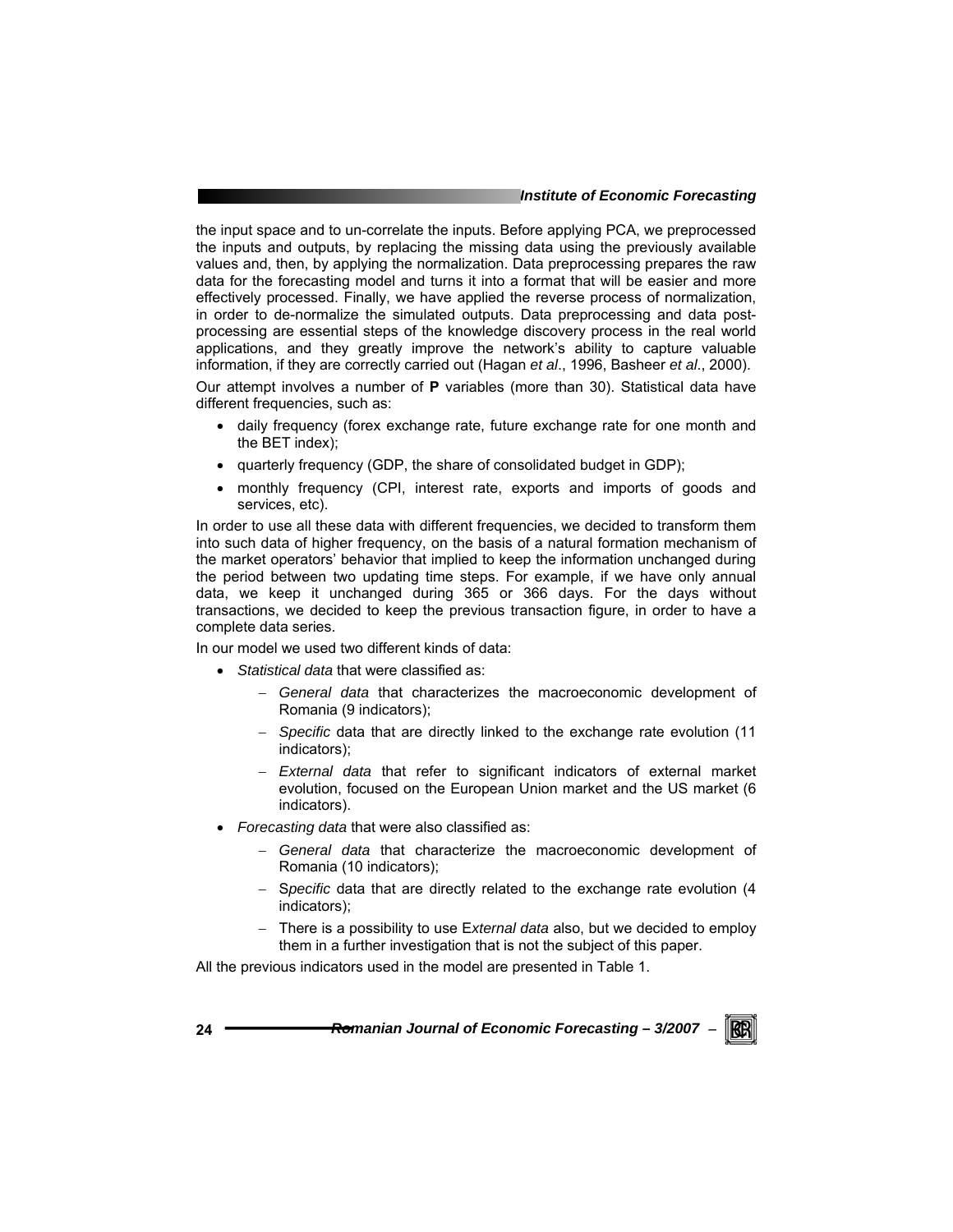- Additionally, we introduced a Month indicator L (the days of January are denoted by 1, the days of February by 2 and so on).
- We also tested the influence of the other three supplementary inputs that represent the "Sibiu Futures exchange rate of one month" for EUR/ROL, USD/ROL and EUR/USD exchange rates.

The period covered by analysis is from the beginning of 2000 to the end of 2006. The possible connection between the exchange rate and other mentioned variables has been checked using the Granger causality tests (Granger 1969, Granger 1988), which were computed for different number of lags (starting from 26). As expected for a daily analysis, such interdependence is clearly revealed in the case of 1-2 lags, so that an artificial neural network based on the previously mentioned variables can be considered as economically consistent.

### **3. The Adaptive Retraining Procedure**

The feature of universal functional approximator (Hornik *et al*., 1989) adds the power and flexibility of the neural networks to the process of learning complex patterns and relationships. However, the potential risk of using the universal approximator is the over fitting problem, since it is often easy to train a large network model to learn the peculiarities, as well as the underlying relationship. Therefore, the balance between the learning capability and the generalization power is very important in neural network forecasting applications.

As basic training algorithm, we use the Scale Conjugate Gradient (SCG) algorithm (Moller 1993). In order to avoid the over fitting phenomenon, we apply the early stopping method (*validation stop*) (Hagan *et al.*, 1996) during the training process.

Next, the adaptivity of the result is performed (and improved), by using the *retraining technique* (Năstac, 2004, Năstac and Matei, 2003), in a special way. This technique is a mechanism for extracting practical information directly from the weights of a reference ANN that was already trained in a preliminary phase. The retraining procedure reduces the reference network weights (and biases) by a *scaling factor*γ*,*  $0 \leq x \leq 1$ . The reduced weights are further used as the initial weights of a new training sequence, with the expectation of a better accuracy.

Briefly, the entire technique can be summarized by the following phases:

- Training an Artificial Neural Network in a natural way with *validation stop,* and with the weights initialized to small, uniformly distributed values;
- Reducing the first network weights and biases by a *scaling factor*  $\gamma$  (0 <  $\gamma$  < 1);
- Retraining the network with the new initial weights;
- Comparing the *validation error* (or training error) in both cases.

An advantage of this technique is a significant decrease in the number of training cycles, as compared to the classical training methods (Năstac and Matei, 2003).

The retraining technique allows us to improve continuously the model, at times, by using new (shifted) databases (see Figure 2).

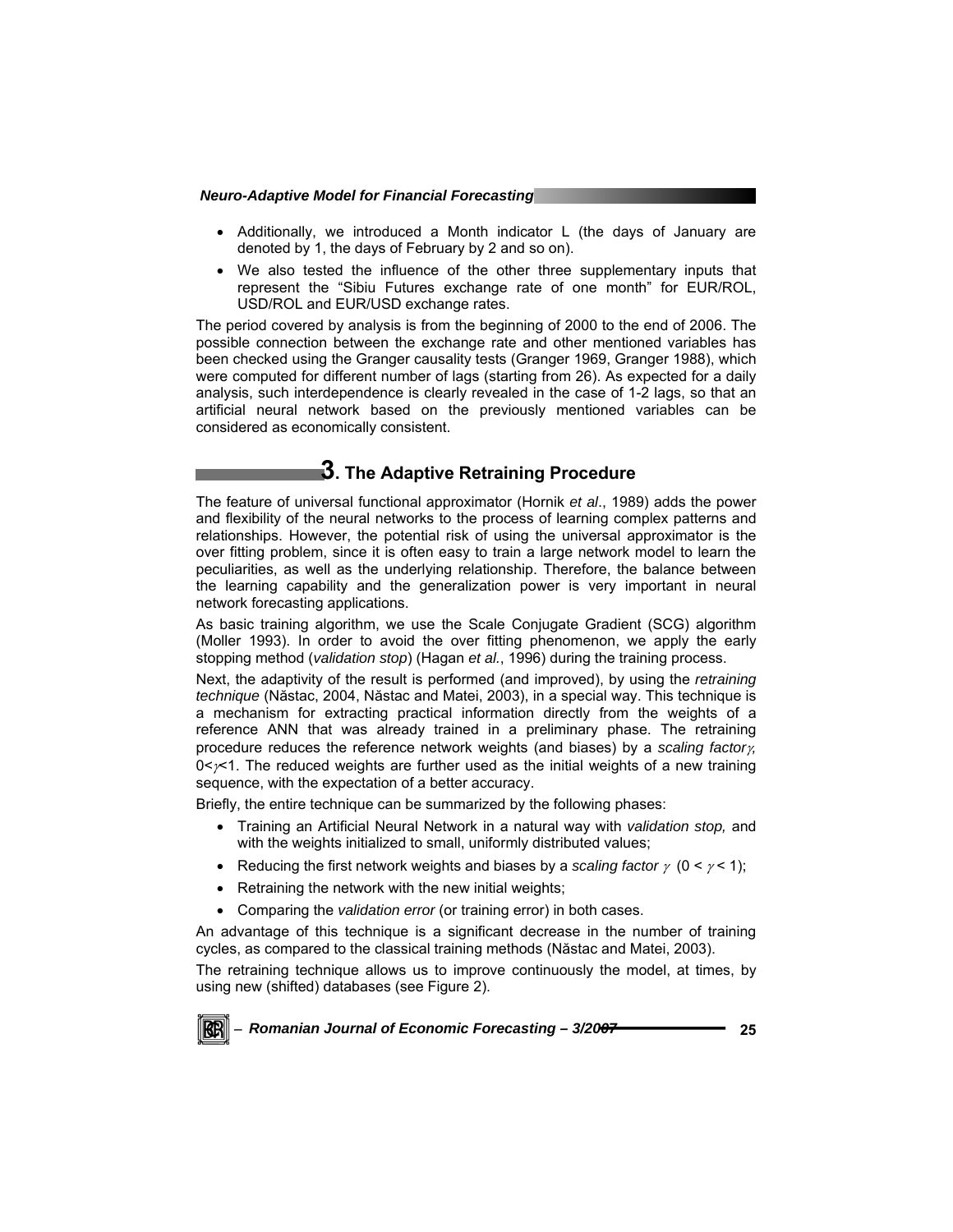#### **Figure 2**

**The retraining technique (step by step)** 



The data that we have used in our model consist of  $V - I_d$ <sub>n</sub> input-output pairs during each training (or retraining) phase, where *V* = 2200 (January 1, 2000 – January 8, 2006) is the initial time steps interval employed for the training purpose. As splitting criterion, we randomly choose approximately 85% of the data  $(V-I_d<sub>n</sub>)$  for the training set, and the rest for validation. Furthermore, we imposed the supplementary condition:

$$
E_{val} \leq \frac{6}{5} \cdot E_t \tag{4}
$$

to avoid a large difference (more than 20%, see Figure 3) between the error of the training set  $(E_{tr})$  and the error of the validation set  $(E_{val})$ . In this way, the over fitting phenomenon on the test set will be considerably reduced. In our approach, the validation set acts at the same time as a kind of test set, although there is a real and separate test set of *T* = 20 different and successive time steps (where T<<V).

Next, we describe the *steps* that we have taken to adapt our model:

1. Firstly, we set the proper number of hidden neurons for each hidden layer  $(N<sub>h1</sub>$  and  $N<sub>h2</sub>)$ . Each of the training sessions started with the weights initialized to small uniformly distributed values (Hagan *et al*., 1996, Năstac and Matei, 2003). We tested several pyramidal ANN architectures, with *N<sub>h1</sub>* and *Nh2* taking values in the vicinity of the geometric mean (Basheer *et al*., 2000) of the neighboring layers, and observing the following rules:

$$
N_i \ge N_{h1} \ge N_{h2} \ge N_o \tag{5}
$$

KB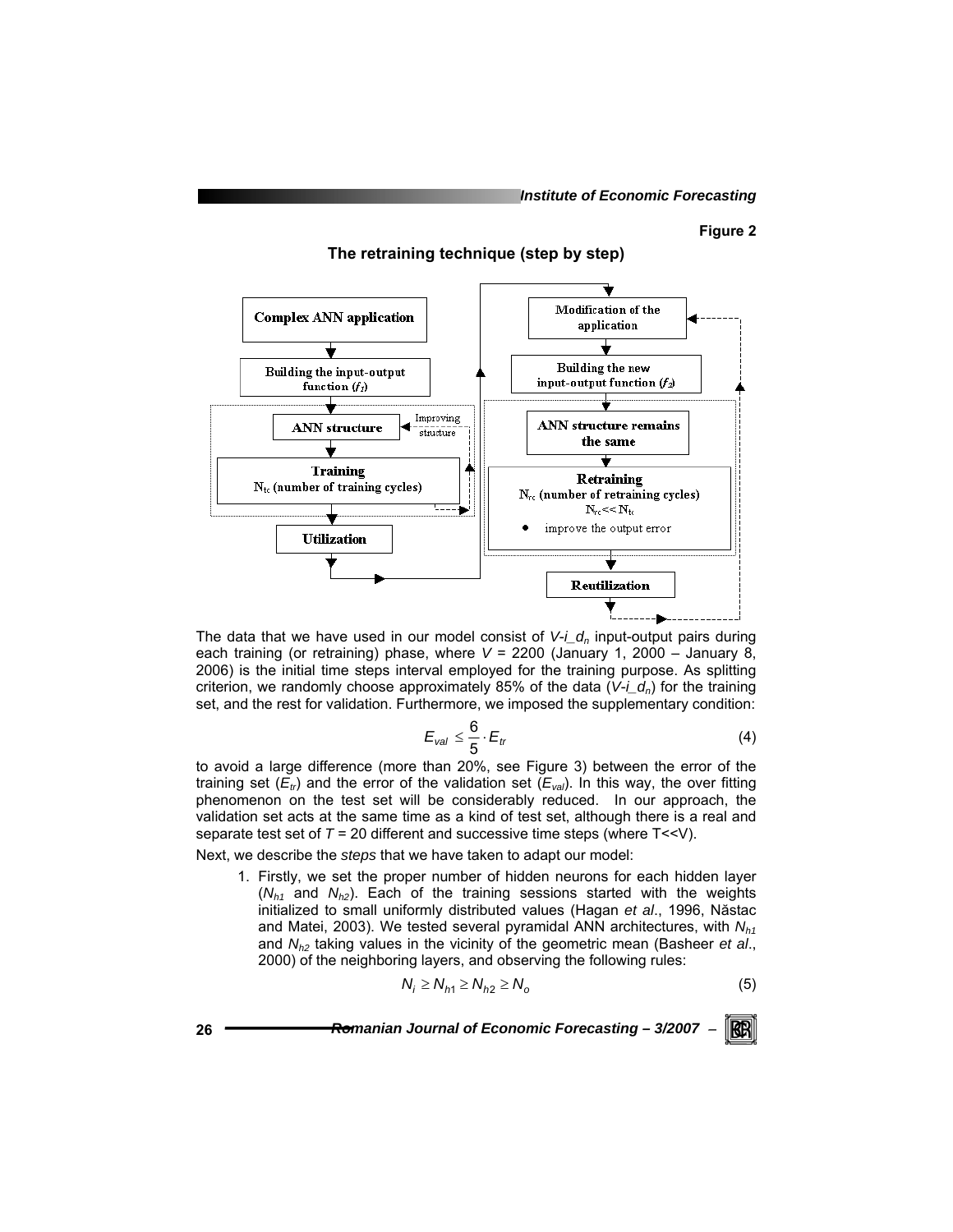$$
\sqrt{{N_i}^* N_{h2}} + 5 \ge N_{h1} \ge \sqrt{{N_i}^* N_{h2}} - 5
$$
 (6)

$$
\sqrt{N_{h1} \cdot N_o} + 5 \ge N_{h2} \ge \sqrt{N_{h1} \cdot N_o} - 5
$$
 (7)

**Figure 3** 



Above, N<sub>i</sub> is the number of inputs after the PCA block and N<sub>o</sub> is the number of the outputs  $(N<sub>o</sub>=1)$ . Each architecture was tested five times, with random initial settings of the weights and different training/validation sets. We chose the best model with respect to the smallest error between the desired and simulated outputs. This error  $(E_{tot})$  was calculated for  $V \text{-} i\_d_n$  data that included both training and validation sets.

2. Secondly, we predicted the T values of the outputs (during the interval (V+1) - (V+T)), in a sequential mode. Let us call this step the **Iterative Simulation** (IS) of the output. Therefore, in order to produce one output at time step *t*, the neural network used as input the estimated outputs (besides the real inputs) that were calculated at the previous steps, by using other simulated outputs, and so on. Applying this iterative process, a forecast may be extended as many steps as required, nevertheless taking the risk that each step increases the forecasting error.

Then, we computed the error *ERR* (Nastac 2004) that represents the accuracy of the approximation of the output data, within the forecasting horizon of *T* time steps:

$$
ERR = \frac{100}{T} \sum_{p=1}^{T} \frac{|O_{Rp} - O_{Fp}|}{|O_{Rp}|} \cdot f(p)
$$
 (8)

where  $T =$  number of time steps (days)

 $O_{Rp}$  = real output at time step  $p$ 

 $O_{F_p}$  = forecasted output at time step  $p$ 

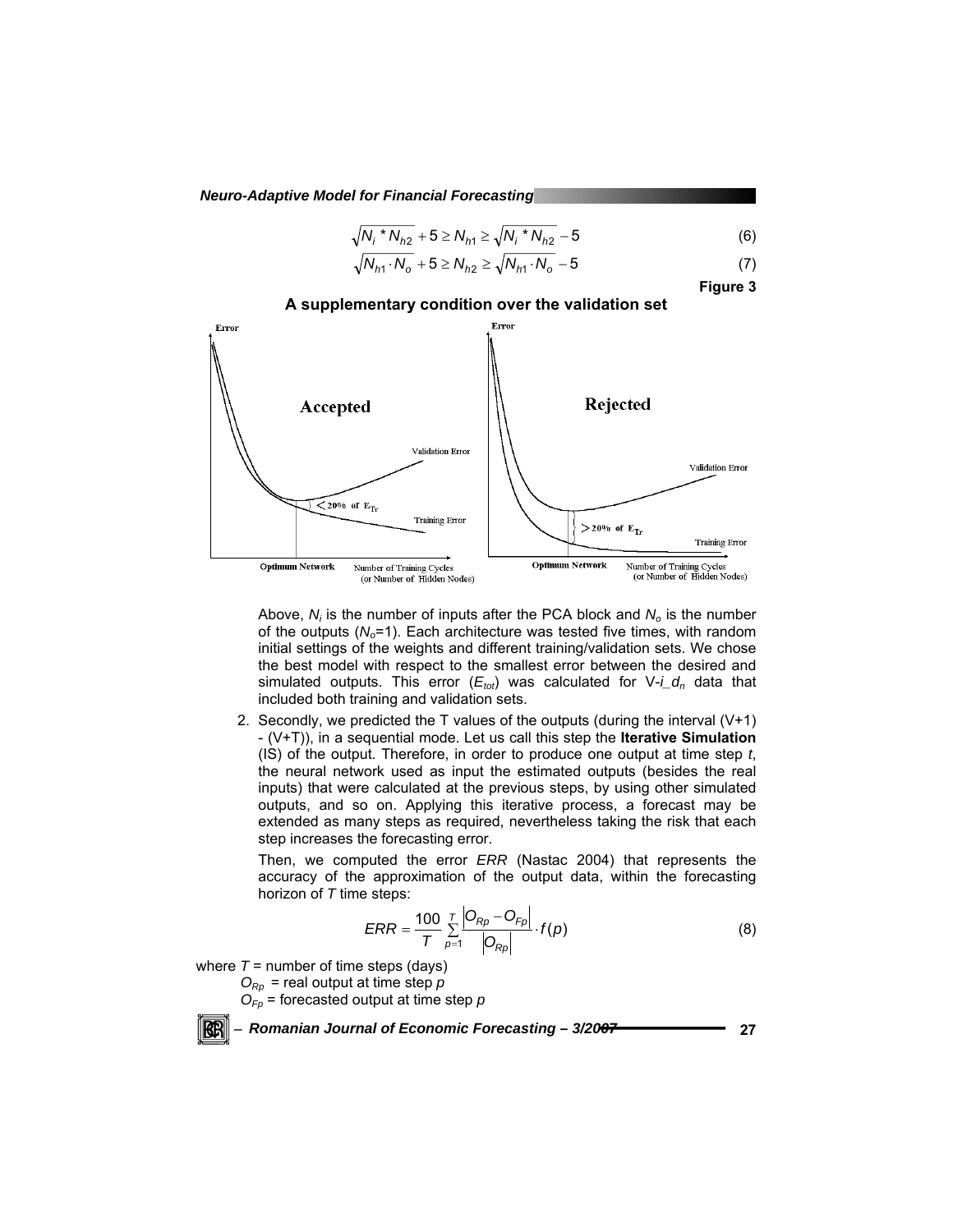and  $f(p) = \frac{T}{T+p}$  a weight function that decreases with the number of time steps *p*.

- 3. Thirdly, we applied the retraining technique for a shifted interval of time steps (*Shift*+1) – (*Shift*+*V*), where *Shift*  $\leq$  *T*. Here we used the ANN architecture that resulted at the end of the previous step. We applied this technique for each value of  $\gamma$  ( $\gamma$  = 0.1, 0.2, ..., 0.9), keeping the neural network (weight distribution) that achieved the minimum error as the reference network. We repeated this step five times, and we randomly reconstructed the training and validation sets each time.
- 4. Fourthly, we predicted the *T* values of the outputs (during the interval of time steps (*Shift*+*V*+1) - (*Shift*+*V*+*T*)) in the same sequential mode as in step 2 (Iterative Simulation).
- 5. We repeated *L* times the steps 3 and 4 at successive shifted intervals of *V* time steps for the retraining processes and *T* time steps for the sequential forecasting. Each time the intervals were ascendingly repositioned with *Shift* time steps (days).

Firstly, a decisive role in choosing the best model is played by the mean square error of the differences between the real and the simulated outputs of V-*i\_dn* data rows, which included both the training and the validation sets. Afterwards, the retraining technique adapts the ANN system, in order to learn continuously the latest evolution of the financial process. The retraining process can be viewed as a "remembering process" of the former knowledge achieved in the previous learning phases. Figure 4 illustrates the evolution of the trainings. The retraining technique allows us to improve continuously the model, at times, by using new (shifted) databases (see Figure 4). For a single combination of the delay vectors, we obtained (and used) a model with its associated adaptive behavior. The above-mentioned steps were applied to different delay vectors.

#### **Figure 4**

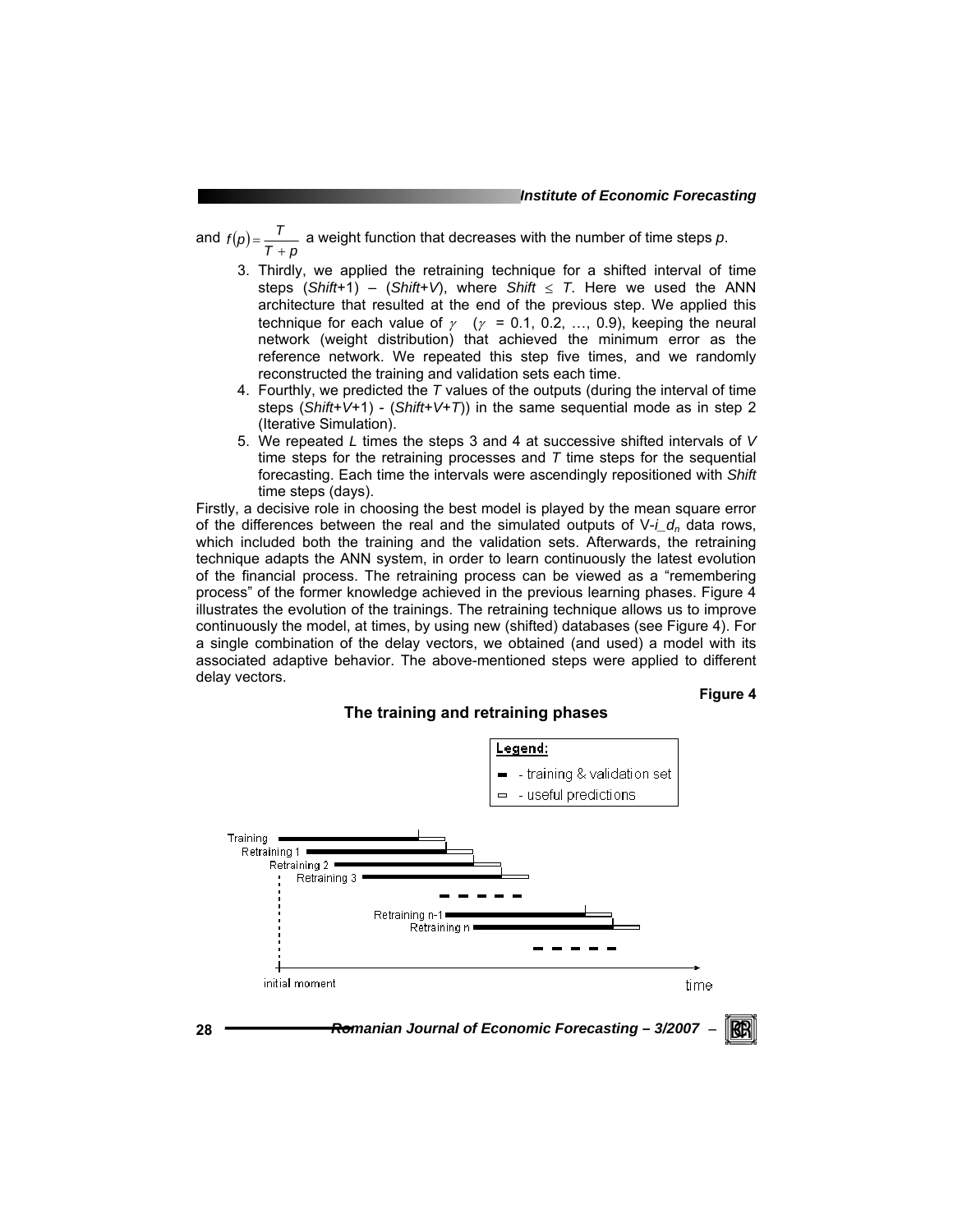### **4. Experimental Results**

We performed the steps described in Section 3 for various combinations of delay vectors, such as:

Case I: *In\_Del* = [1 2 3 4 5 6 8 12] and *Out\_Del* = [0 1 2 4]. Case II: *In\_Del* = [2 3 4 5 6 7 9 13] and *Out\_Del* = [0 1 2 4]. Case III: *In\_Del* = [3 4 5 6 7 8 10 14] and *Out\_Del* = [0 1 2 4]. Case IV: *In\_Del* = [4 5 6 7 8 9 11 15] and *Out\_Del* = [0 1 2 4]. Case V: *In\_Del* = [5 6 7 8 9 10 12 16] and *Out\_Del* = [0 1 2 4]. Case VI: *In\_Del* = [6 7 8 9 10 12 16] and *Out\_Del* = [0 1 2 4]. Case VII: *In\_Del* = [7 8 9 10 11 13 16] and *Out\_Del* = [0 1 2 4].

Each time, the first step, which determines the optimum architecture, required a somewhat longer time (approx. one day). The optimum architecture highly depends on the delay vectors. Then, for each retraining phase the program worked for about one hour. There was a clear difference between the first training process, which needed a long time to search for the best architecture, and the retraining on the other hand. It can be quite easy to retrain a good ANN architecture several times, by using a shifted training set.

Next, we shall concentrate especially on Case I, since it is very useful to predict the exchange rate for the next day having all the information up to the present day (see formula 3 when using the delay vectors of the first Case). In this case, Table 2 shows the values of the test error (*ERR* according to (8)) for iterative simulations of the output, computed at the end of the first training and, then, after each successive retraining phase  $(L = 40)$ , when using different values of the prediction horizon  $(T)$ .

**Table 2** 

**Evolution of Test Error (ERR for the Iterative Simulations of Output) of Case I during the training and retraining phases for different values of T** 

|                | Training /             |                              | <b>ERR</b><br>(Case I)      |              |           |        |        |                |  |
|----------------|------------------------|------------------------------|-----------------------------|--------------|-----------|--------|--------|----------------|--|
|                | retraining<br>interval |                              | Time period<br>for training |              | 33 inputs |        |        |                |  |
|                |                        |                              | $T = 1$                     | $T = 3$      | $T=7$     | T=15   | $T=30$ | T=30           |  |
| First training | $1 - 2200$             | $01.01.2000 -$<br>01.08.2006 | 2.1387                      | 2.8856       | 3.7954    | 4.2723 | 4.3185 | 6.8036         |  |
| Retraining 1   | $2 - 2201$             | $01.02.2000 -$<br>01.09.2006 | 0.25772                     | 0.3848       | 0.63175   | 0.5386 | 0.5592 | 1.6479         |  |
| Retraining 2   | $3 - 2202$             | $01.03.2000 -$<br>01.10.2006 | 0.45772                     | 0.49306      | 0.44378   | 0.3719 | 0.7397 | 1.7582         |  |
| Retraining 3   | $4 - 2203$             | $01.04.2000 -$<br>01.11.2006 | 0.21918                     | 0.76882      | 1.0928    | 1.2134 | 0.9866 | 3.6997         |  |
| Retraining 4   | $5 - 2204$             | $01.05.2000 -$<br>01.12.2006 | 0.80736                     | 1.0125       | 1.2086    | 1.2213 |        | 0.956710.99947 |  |
| Retraining 5   | $6 - 2205$             | $01.06.2000 -$<br>01.13.2006 | 0.049294                    | 0.08567<br>ы | 0.22419   | 0.2126 |        | 0.4431 0.65897 |  |

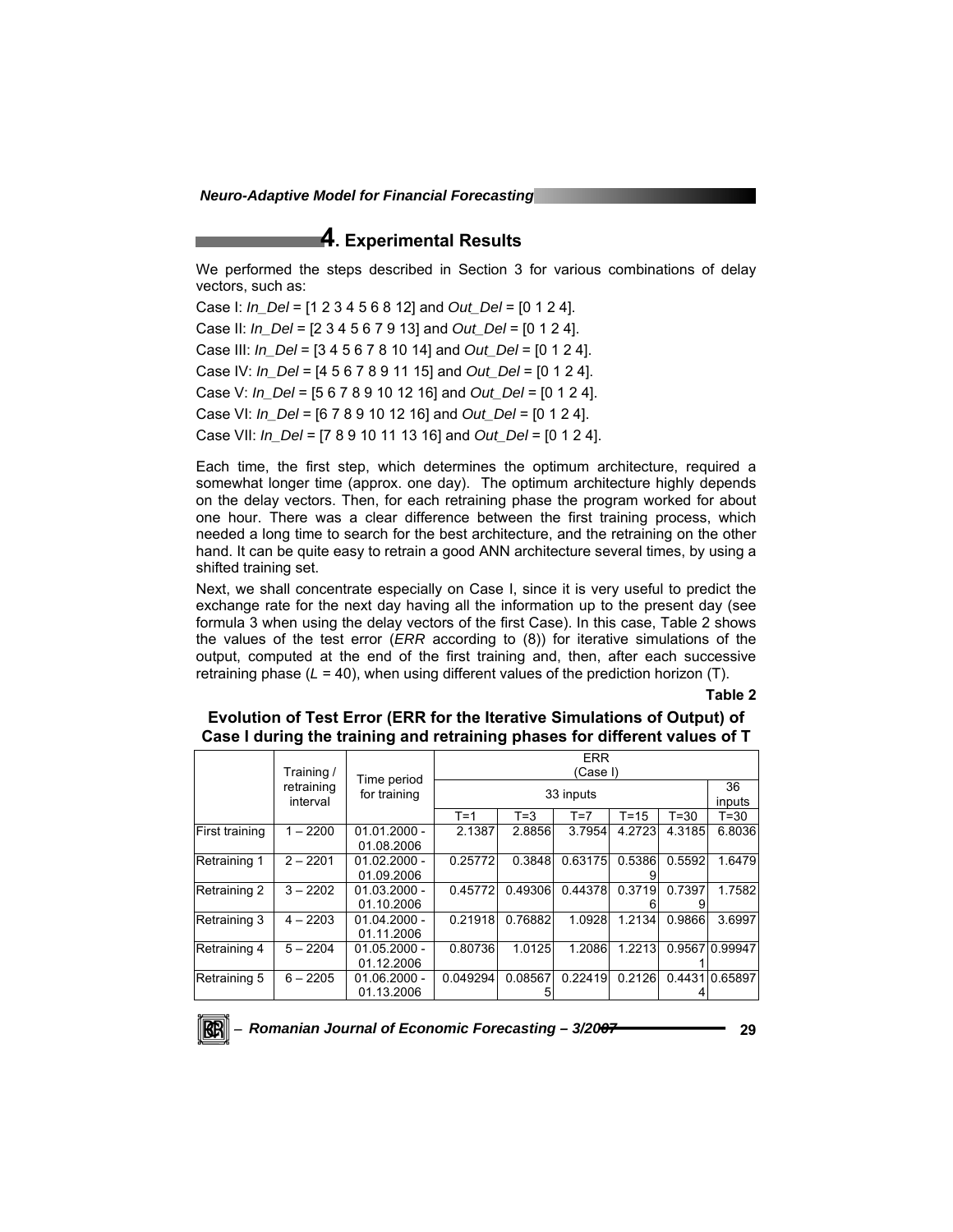### *Institute of Economic Forecasting*

|               | Training /             | Time period                  | <b>ERR</b><br>(Case I) |                    |                  |                    |                  |                   |
|---------------|------------------------|------------------------------|------------------------|--------------------|------------------|--------------------|------------------|-------------------|
|               | retraining<br>interval | for training                 |                        |                    | 33 inputs        |                    |                  | 36<br>inputs      |
| Retraining 6  | $7 - 2206$             | 01.07.2000 -                 | $T = 1$<br>0.015575    | $T = 3$<br>0.12337 | $T=7$<br>0.22866 | $T = 15$<br>0.1864 | $T=30$<br>0.4051 | $T=30$<br>0.73477 |
|               |                        | 01.14.2006                   |                        |                    |                  | 8                  | 3                |                   |
| Retraining 7  | $8 - 2207$             | $01.08.2000 -$<br>01.15.2006 | 0.11574                | 0.31291            | 0.37031          | 0.2779             |                  | 0.5245 0.66889    |
| Retraining 8  | $\overline{9} - 2208$  | 01.09.2000 -<br>01.16.2006   | 0.36433                | 0.46133            | 0.46925          | 0.3655<br>7        | 0.3648           | 1.328             |
| Retraining 9  | $10 - 2209$            | $01.10.2000 -$<br>01.17.2006 | 0.18493                | 0.19075            | 0.15858          | 0.2102<br>3        | 0.7512           | 1.0524            |
| Retraining 10 | $11 - 2210$            | 01.11.2000 -<br>01.18.2006   | 0.14805                | 0.1671             | 0.13561          | 0.2337<br>5        | 0.9711           | 0.95238           |
| Retraining 11 | $12 - 2211$            | $01.12.2000 -$<br>01.19.2006 | 0.074407               | 0.09058<br>5       | 0.1441           | 0.2901             | 0.7395           | 0.88631           |
| Retraining 12 | $13 - 2212$            | 01.13.2000 -<br>01.20.2006   | 0.076778               | 0.08930            | 0.22326          | 0.3894<br>5        | 0.3414           | 0.79346           |
| Retraining 13 | $14 - 2213$            | $01.14.2000 -$<br>01.21.2006 | 0.044689               | 0.12977            | 0.25736          | 0.3981<br>6        |                  | 0.3853 0.37487    |
| Retraining 14 | $15 - 2214$            | 01.15.2000 -<br>01.22.2006   | 0.2056                 | 0.37461            | 0.58472          | 0.7054<br>6        | 0.4965           | 0.44108           |
| Retraining 15 | $16 - 2215$            | $01.16.2000 -$<br>01.23.2006 | 0.36572                | 0.52136            | 0.67204          | 0.8120<br>6        | 0.7005           | 0.35835           |
| Retraining 16 | $17 - 2216$            | 01.17.2000 -<br>01.24.2006   | 0.23738                | 0.42856            | 0.5438           | 0.6086<br>1        | 0.5622<br>2      | 0.49794           |
| Retraining 17 | $18 - 2217$            | $01.18.2000 -$<br>01.25.2006 | 0.38928                | 0.41171            | 0.48634          | 0.3943<br>3        | 0.3604           | 0.2812            |
| Retraining 18 | $19 - 2218$            | $01.19.2000 -$<br>01.26.2006 | 0.2667                 | 0.34083            | 0.45804          | 0.3310             | 0.2445           | 0.17784           |
| Retraining 19 | $20 - 2219$            | $01.20.2000 -$<br>01.27.2006 | 0.063721               | 0.12594            | 0.17982          | 0.8378<br>9        | 1.4244           | 0.55356           |
| Retraining 20 | $21 - 2220$            | $01.21.2000 -$<br>01.28.2006 | 0.016919               | 0.1221             | 0.22721          | 0.7108             | 0.9943           | 0.24403           |
| Retraining 21 | $22 - 2221$            | $01.22.2000 -$<br>01.29.2006 | 0.25454                | 0.27707            | 0.35196          | 0.5638<br>7        | 0.6128<br>6      | 0.95913           |
| Retraining 22 | $23 - 2222$            | 01.23.2000 -<br>01.30.2006   | 0.19422                | 0.23567            | 0.2527           | 0.2650<br>8        | 0.4137           | 1.1581            |
| Retraining 23 | $24 - 2223$            | 01.24.2000 -<br>01.31.2006   | 0.093558               | 0.20829            | 0.73109          | 1.0858             | 1.1786           | 1.2231            |
| Retraining 24 | $25 - 2224$            | 01.25.2000 -<br>02.01.2006   | 0.031368               | 0.3043             | 0.65436          | 0.8386<br>6        | 0.8342<br>6      | 1.0103            |
| Retraining 25 | $26 - 2225$            | 01.26.2000 -<br>02.02.2006   | 0.3603                 | 0.65889            | 0.90449          | 1.0292             | 0.9764           | 1.2173            |
| Retraining 26 | $27 - 2226$            | 01.27.2000 -<br>02.03.2006   | 0.42913                | 0.67081            | 0.7131           | 0.7473<br>9        | 0.6408<br>2      | 1.0412            |
| Retraining 27 | $28 - 2227$            | 01.28.2000 -<br>02.04.2006   | 0.10476                | 0.0897             | 0.23975          | 0.3453<br>2        | 0.6101           | 0.89879           |
| Retraining 28 | $29 - 2228$            | 01.29.2000 -<br>02.05.2006   | 0.000527               | 0.07481            | 0.21271          | 0.3610             | 0.3724           | 0.95359           |
| Retraining 29 | $30 - 2229$            | 01.30.2000 -<br>02.06.2006   | 0.032522               | 0.15216            | 0.24535          | 0.2705<br>5        | 0.2664<br>9      | 1.1093            |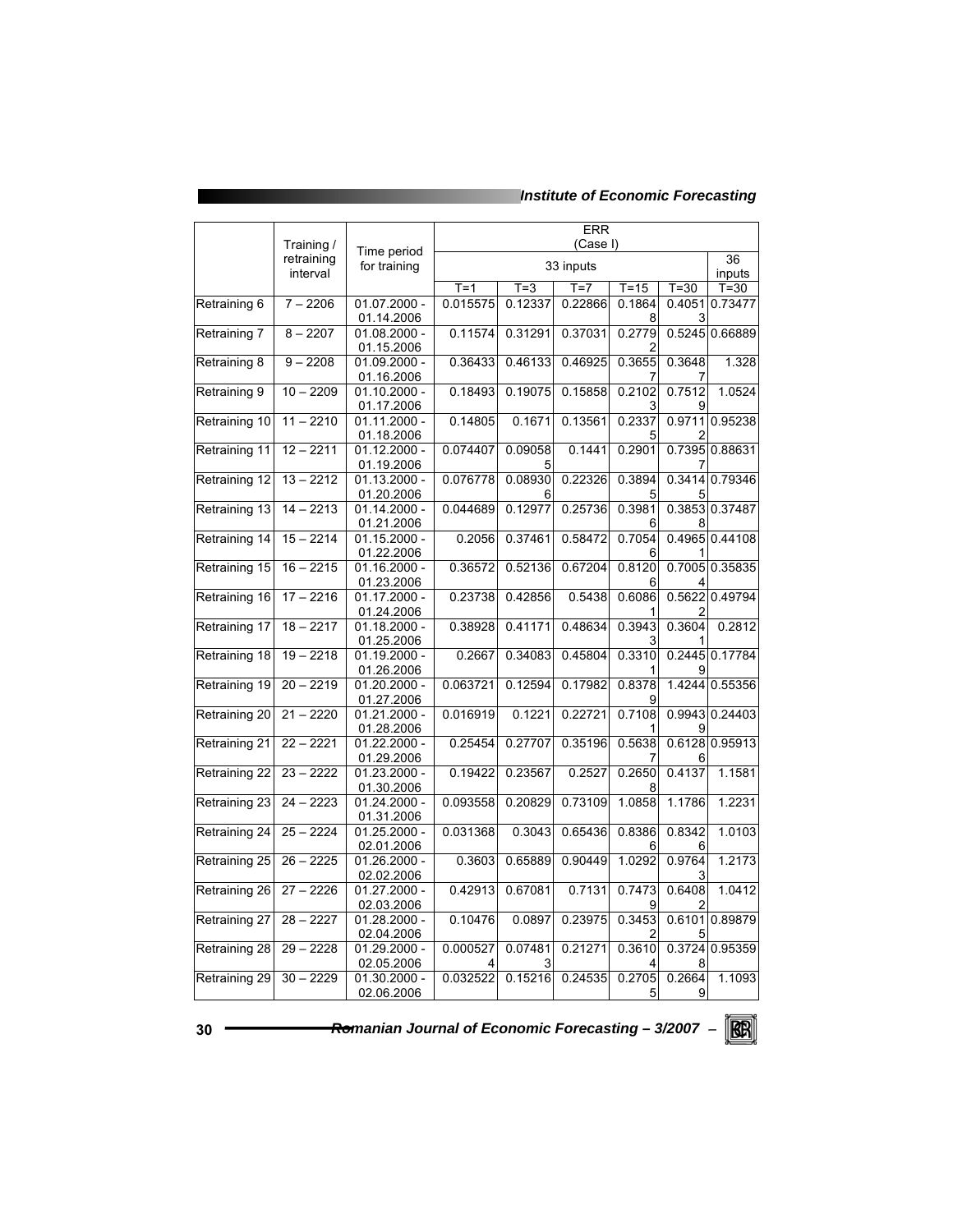*Neuro-Adaptive Model for Financial Forecasting* 

|               | Training /             |                              | <b>ERR</b><br>(Case I) |         |              |          |              |                |
|---------------|------------------------|------------------------------|------------------------|---------|--------------|----------|--------------|----------------|
|               | retraining<br>interval | Time period<br>for training  | 33 inputs              |         |              |          | 36<br>inputs |                |
|               |                        |                              | $T = 1$                | $T = 3$ | $T=7$        | $T = 15$ | $T=30$       | $T = 30$       |
| Retraining 30 | $31 - 2230$            | $01.31.2000 -$<br>02.07.2006 | 0.10169                | 0.25625 | 0.2563       | 0.2062   | 0.4637       | 1.3185         |
| Retraining 31 | $32 - 2231$            | $02.01.2000 -$<br>02.08.2006 | 0.24534                | 0.37058 | 0.28295      | 0.2213   | 0.5264       | 0.59664        |
| Retraining 32 | $33 - 2232$            | $02.02.2000 -$<br>02.09.2006 | 0.27922                | 0.28109 | 0.25888      | 0.1867   |              | 0.2990 0.53754 |
| Retraining 33 | $34 - 2233$            | $02.03.2000 -$<br>02.10.2006 | 0.16562                | 0.17574 | 0.24491      | 0.2274   | 0.3214       | 0.2161         |
| Retraining 34 | $35 - 2234$            | $02.04.2000 -$<br>02.11.2006 | 0.040922               | 0.32488 | 0.39714      | 0.3470   | 0.4698       | 1.3069         |
| Retraining 35 | $36 - 2235$            | $02.05.2000 -$<br>02.12.2006 | 0.447                  | 0.63564 | 0.59412      | 0.5382   |              | 0.6124 0.81452 |
| Retraining 36 | $37 - 2236$            | $02.06.2000 -$<br>02.13.2006 | 0.3318                 | 0.3983  | 0.26585      | 0.2188   |              | 0.6887 0.47123 |
| Retraining 37 | $38 - 2237$            | $02.07.2000 -$<br>02.14.2006 | 0.29619                | 0.26533 | 0.18963      | 0.2174   |              | 0.3717 0.27451 |
| Retraining 38 | $39 - 2238$            | $02.08.2000 -$<br>02.15.2006 | 0.22654                | 0.14381 | 0.12891      | 0.1927   | 0.1940       | 0.39522        |
| Retraining 39 | $40 - 2239$            | $02.09.2000 -$<br>02.16.2006 | 0.063032               | 0.04521 | 0.06817      | 0.1509   |              | 0.2086 0.53497 |
| Retraining 40 | $41 - 2240$            | $02.10.2000 -$<br>02.17.2006 | 0.035246               | 0.03861 | 0.06787<br>3 | 0.1296   |              | 0.3800 0.59025 |

We carried out the simulations under the following assumptions:

- $\bullet$   $V = 2200$  days are enough for the first training phase and then for each retraining phase;
- $\overline{r}$   $\overline{r}$  = 1 (or 3, 7, 15, 30) days represents the prediction horizon;
- *Shift* = 1 day is the shifting time for the next retraining.

It is worth mentioning that the values of the previous parameters can be easily changed. Choosing the number of samples for training is an open issue: not too small to have enough data (more than five times the number of samples versus the number of weights), but not too large, especially in a non-stationary environment.

In Table 2, for the column that corresponds to T=1 we have the evolution of the ERR when the prediction horizon is only one day. This could be enough if we intend to maintain the shifting time for the next retraining at the value *Shift* = 1. In order to have an idea what happens for a while if the model is frozen (not updated) from the current retraining we enlarged the prediction horizon (*T*) to different numbers of time steps. This will be used in the estimation of the robustness of the model. We remark a decreasing trend of the ERR irrespective of the value of the prediction horizon (see Table 2, Table 3, Figure 6 and Figure 7). This is a very important fact that shows the clear advantages of the retraining technique.

The last column of Table 2 represents the results of using an extended number of inputs (36), which include three supplementary parameters that represent the "Sibiu

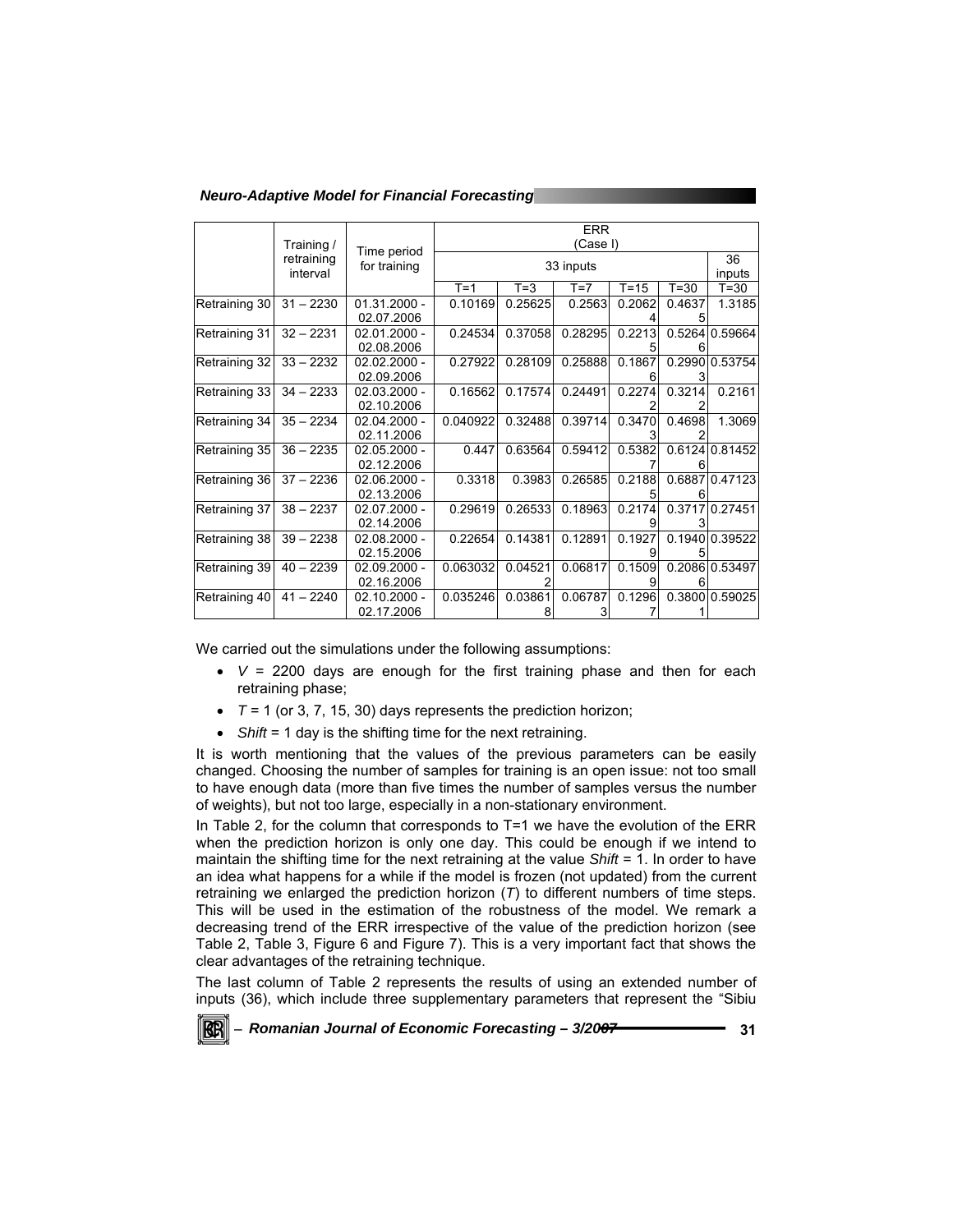Futures exchange rate of one month" for EUR/ROL, USD/ROL and EUR/USD exchange rates. The error ERR was computed for the case of T=30 in order to have a comparison with the previous column that contains the results of the same model when using only 33 inputs. It is very easy to observe that the supplementary parameters did not improve the values of ERR as we initially expected (see also Figures 6 and 7). The reason for this outcome is the quality of these three supplementary parameters (see Figure 5).

**Figure 5** 





In Figure 5, the current exchange rates are depicted by the thin line and the "Sibiu Futures exchange rate of one month" (those three supplementary inputs) are showed in thick line. We can remark three tubes (dotted lines) that border the maximum variation of 5% around the current exchange rates. The shapes of the supplementary inputs can explain now the weakness of the model that includes them.

In Table 2, it seems that the delay vectors have been properly chosen, since, finally, there has been a decrease in the test error when successive retraining phases were performed. The next table (Table 3) includes two kinds of columns for the ERR: the left one shows the evolution of the ERR when **Iterative Simulation** (IS) is employed (see the second step from the previous section), and the right one when the system "**Always uses the Real Inputs"** (ARI), which included the real previous outputs and not the estimated ones. It is quite remarkable that the Iterative Simulation provides pretty close values (usually a bit higher, but the difference is not significant) of the ERR as compared to the situation when the system is always fed with real inputs. Practically, a long-term forecasting can be implemented using only the Iterative Simulation and the second approach remains a utopia.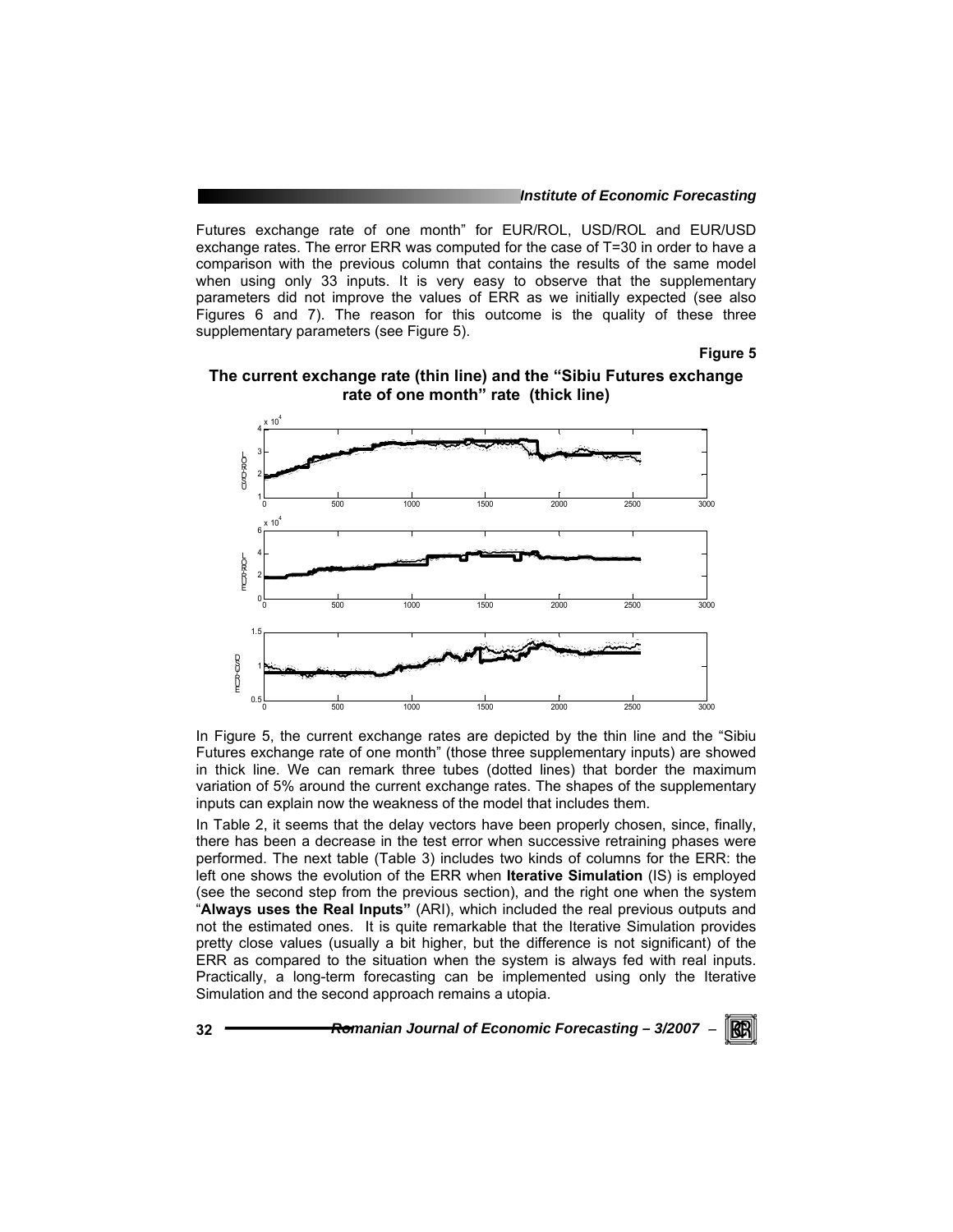### **Table 3**

| Evolution of Test Error (ERR) for the Iterative Simulations of Output (IS) |
|----------------------------------------------------------------------------|
| and Always Real Inputs (ARI) of Case I during the training and retraining  |
| phases when T=30                                                           |

|                       | Training /        |                          | ERR (Case I)<br>33 inputs |            |           |            |
|-----------------------|-------------------|--------------------------|---------------------------|------------|-----------|------------|
|                       | retraining        | Time period for training |                           |            | 36 inputs |            |
|                       | interval          |                          | IS                        | <b>ARI</b> | IS        | <b>ARI</b> |
| <b>First training</b> | $1 - 2200$        | 01.01.2000 - 01.08.2006  | 4.3185                    | 4.2391     | 6.8036    | 6.4361     |
| Retraining 1          | $2 - 2201$        | 01.02.2000 - 01.09.2006  | 0.5592                    | 0.54745    | 1.6479    | 1.6208     |
| Retraining 2          | $3 - 2202$        | 01.03.2000 - 01.10.2006  | 0.73979                   | 0.7293     | 1.7582    | 1.7145     |
| Retraining 3          | $4 - 2203$        | 01.04.2000 - 01.11.2006  | 0.9866                    | 0.95797    | 3.6997    | 3.4594     |
| Retraining 4          | $5 - 2204$        | 01.05.2000 - 01.12.2006  | 0.95671                   | 0.92525    | 0.99947   | 0.96055    |
| Retraining 5          | $6 - 2205$        | 01.06.2000 - 01.13.2006  | 0.44314                   | 0.4334     | 0.65897   | 0.63753    |
| Retraining 6          | $7 - 2206$        | 01.07.2000 - 01.14.2006  | 0.40513                   | 0.39207    | 0.73477   | 0.71173    |
| Retraining 7          | $8 - 2207$        | 01.08.2000 - 01.15.2006  | 0.5245                    | 0.49901    | 0.66889   | 0.65108    |
| Retraining 8          | $\sqrt{9} - 2208$ | 01.09.2000 - 01.16.2006  | 0.36487                   | 0.344      | 1.328     | 1.3033     |
| Retraining 9          | $10 - 2209$       | 01.10.2000 - 01.17.2006  | 0.75129                   | 0.73434    | 1.0524    | 1.0255     |
| Retraining 10         | $11 - 2210$       | 01.11.2000 - 01.18.2006  | 0.97112                   | 0.93854    | 0.95238   | 0.92397    |
| Retraining 11         | $12 - 2211$       | 01.12.2000 - 01.19.2006  | 0.73957                   | 0.70687    | 0.88631   | 0.86028    |
| Retraining 12         | $13 - 2212$       | 01.13.2000 - 01.20.2006  | 0.34145                   | 0.32716    | 0.79346   | 0.76972    |
| Retraining 13         | $14 - 2213$       | 01.14.2000 - 01.21.2006  | 0.38538                   | 0.36437    | 0.37487   | 0.36298    |
| Retraining 14         | $15 - 2214$       | 01.15.2000 - 01.22.2006  | 0.49651                   | 0.47724    | 0.44108   | 0.42954    |
| Retraining 15         | $16 - 2215$       | 01.16.2000 - 01.23.2006  | 0.70054                   | 0.67179    | 0.35835   | 0.35233    |
| Retraining 16         | $17 - 2216$       | 01.17.2000 - 01.24.2006  | 0.56222                   | 0.53796    | 0.49794   | 0.4807     |
| Retraining 17         | $18 - 2217$       | 01.18.2000 - 01.25.2006  | 0.36041                   | 0.34827    | 0.2812    | 0.27538    |
| Retraining 18         | $19 - 2218$       | 01.19.2000 - 01.26.2006  | 0.24459                   | 0.2384     | 0.17784   | 0.17644    |
| Retraining<br>19      | $20 - 2219$       | 01.20.2000 - 01.27.2006  | 1.4244                    | 1.3659     | 0.55356   | 0.53951    |
| Retraining 20         | $21 - 2220$       | 01.21.2000 - 01.28.2006  | 0.99439                   | 0.95142    | 0.24403   | 0.23829    |
| Retraining 21         | $22 - 2221$       | 01.22.2000 - 01.29.2006  | 0.61286                   | 0.58908    | 0.95913   | 0.9312     |
| Retraining 22         | $23 - 2222$       | 01.23.2000 - 01.30.2006  | 0.4137                    | 0.40612    | 1.1581    | 1.1155     |
| Retraining 23         | $24 - 2223$       | 01.24.2000 - 01.31.2006  | 1.1786                    | 1.1329     | 1.2231    | 1.1825     |
| Retraining 24         | $25 - 2224$       | 01.25.2000 - 02.01.2006  | 0.83426                   | 0.80241    | 1.0103    | 0.97381    |
| Retraining 25         | $26 - 2225$       | 01.26.2000 - 02.02.2006  | 0.97643                   | 0.93282    | 1.2173    | 1.1793     |
| Retraining 26         | $27 - 2226$       | 01.27.2000 - 02.03.2006  | 0.64082                   | 0.61318    | 1.0412    | 1.0118     |
| Retraining 27         | $28 - 2227$       | 01.28.2000 - 02.04.2006  | 0.61015                   | 0.59145    | 0.89879   | 0.88054    |
| Retraining 28         | $29 - 2228$       | 01.29.2000 - 02.05.2006  | 0.37248                   | 0.35458    | 0.95359   | 0.93104    |
| Retraining 29         | $30 - 2229$       | 01.30.2000 - 02.06.2006  | 0.26649                   | 0.25757    | 1.1093    | 1.0919     |
| Retraining 30         | $31 - 2230$       | 01.31.2000 - 02.07.2006  | 0.46375                   | 0.44561    | 1.3185    | 1.2903     |
| Retraining 31         | $32 - 2231$       | 02.01.2000 - 02.08.2006  | 0.52646                   | 0.50453    | 0.59664   | 0.57321    |
| Retraining 32         | $33 - 2232$       | 02.02.2000 - 02.09.2006  | 0.29903                   | 0.28836    | 0.53754   | 0.52085    |
| Retraining 33         | $34 - 2233$       | 02.03.2000 - 02.10.2006  | 0.32142                   | 0.30645    | 0.2161    | 0.2147     |
| Retraining 34         | $35 - 2234$       | 02.04.2000 - 02.11.2006  | 0.46982                   | 0.45186    | 1.3069    | 1.2289     |
| Retraining 35         | $36 - 2235$       | 02.05.2000 - 02.12.2006  | 0.61246                   | 0.58427    | 0.81452   | 0.76826    |
| Retraining 36         | $37 - 2236$       | 02.06.2000 - 02.13.2006  | 0.68876                   | 0.66023    | 0.47123   | 0.45008    |
| Retraining 37         | $38 - 2237$       | 02.07.2000 - 02.14.2006  | 0.37173                   | 0.34761    | 0.27451   | 0.26621    |
| Retraining 38         | $39 - 2238$       | 02.08.2000 - 02.15.2006  | 0.19405                   | 0.18702    | 0.39522   | 0.38304    |
| 39<br>Retraining      | $40 - 2239$       | 02.09.2000 - 02.16.2006  | 0.20866                   | 0.20311    | 0.53497   | 0.51477    |
| Retraining 40         | $41 - 2240$       | 02.10.2000 - 02.17.2006  | 0.38001                   | 0.35892    | 0.59025   | 0.56768    |

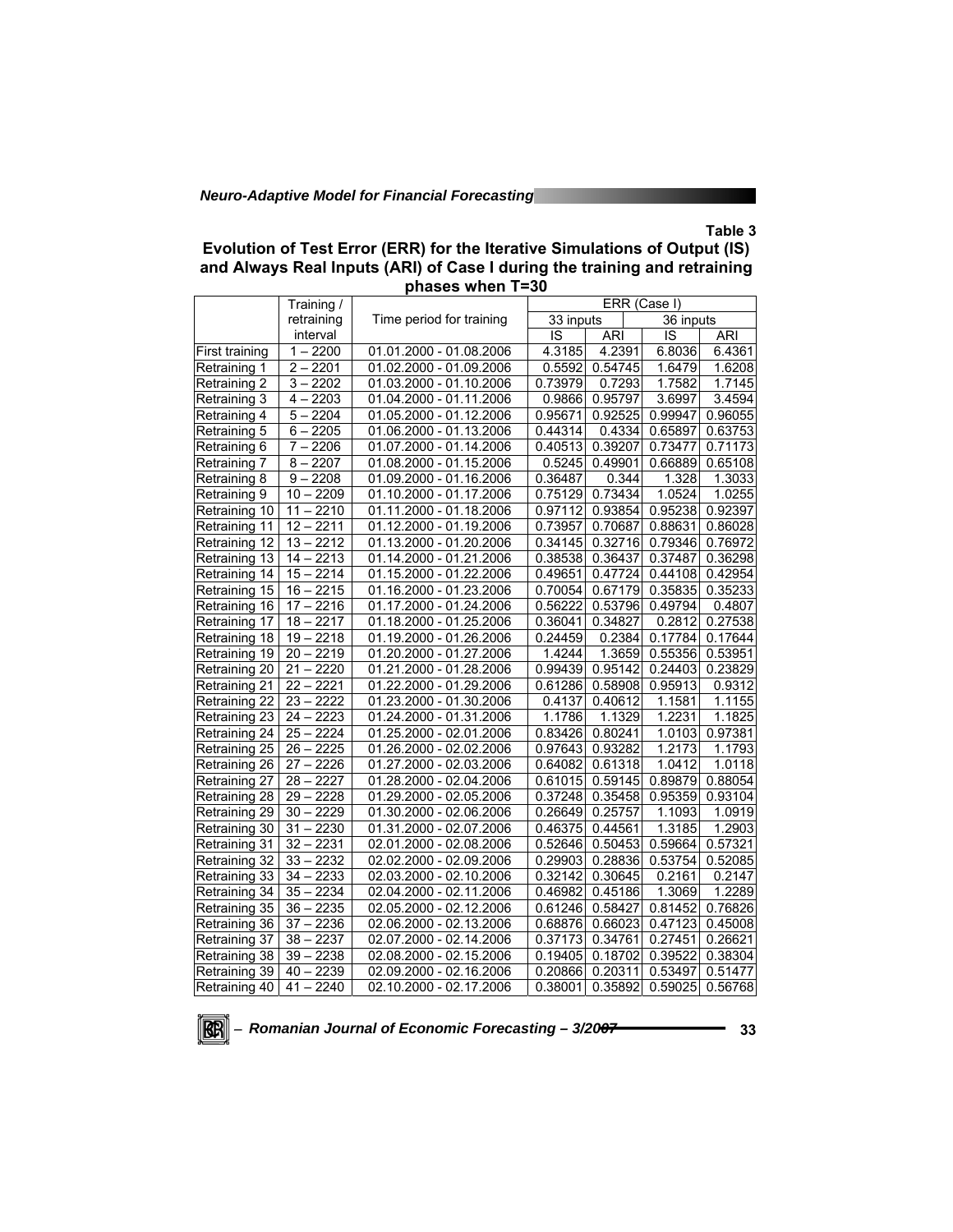An example of the error trends for Case I (33 inputs) is showed in Figure 6, which includes two graphs of the ERR: the left one shows the evolution of the ERR when **Iterative Simulations** (IS) are performed, and the right one when the system "**Always uses the Real Inputs"** (ARI). One may note that the abscissa represents the numbers of the successive retraining phases and the first value 0 is associated with the first training.

Figure 6

#### **ERR trend (Case I – 33 inputs) of test sets for the first training and** *L* **= 40 successive retraining phases**



Figure 7 is somewhat similar with the previous one but it results from the model with 36 inputs.

The quality of the predictions can also be graphically analyzed, by enforcing a tube around the real outputs, given by a function like the one below:

$$
f(n) = A + n \cdot q \tag{9}
$$

Here, *A* is an acceptable prediction error, *q* is an increasing factor and *n* is the number of predicted time steps. The predicted output values should fall within the interval output( $n$ ) +/-  $f(n)$ , represented by the dotted lines in Figures 8 - 10.

Figure 8 shows the graphs of the EUR/ROL exchange rate (Case II) for the last test interval (of retraining 20). The real data are represented with thin (blue) lines and the neural network output values with thick (red) lines. There are two graphs in the same figure: the first shows the evolution of the output when Iterative Simulation (IS) is employed and the second one when the system *Always* uses *Real Inputs* (ARI). There is a "tube" (dotted lines) around the real data, given by the function *f*(*n*)=300+0.05·*n* (where  $n = 1$  ... 40). The abscissa shows the number of days in the years when predictions are performed.

$$
34
$$

**34** *Romanian Journal of Economic Forecasting – 3/2007* <sup>−</sup>

KRI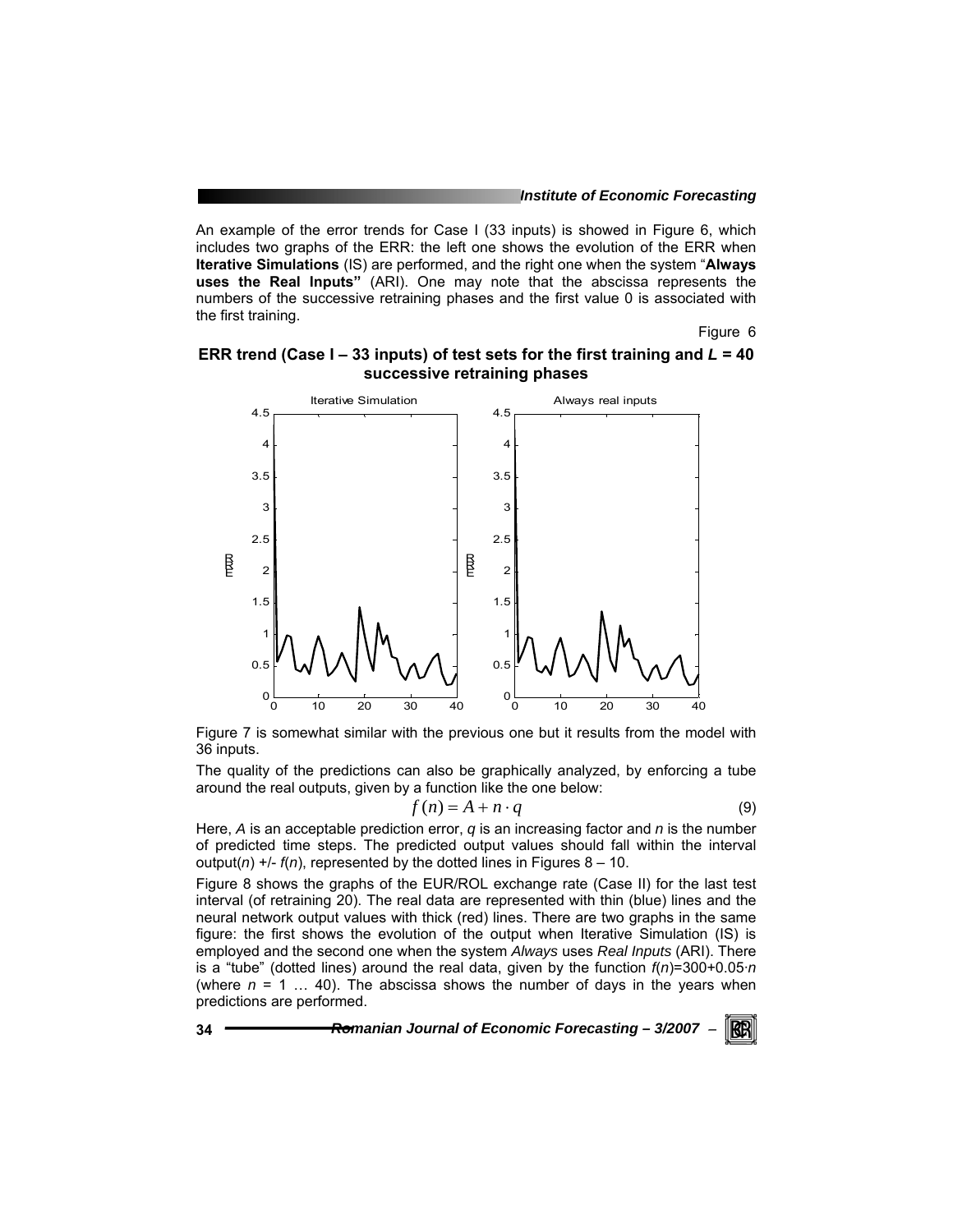Figure 7

**ERR trend (Case I – 36 inputs) of test sets for the first training and** *L* **= 40 successive retraining phases** 

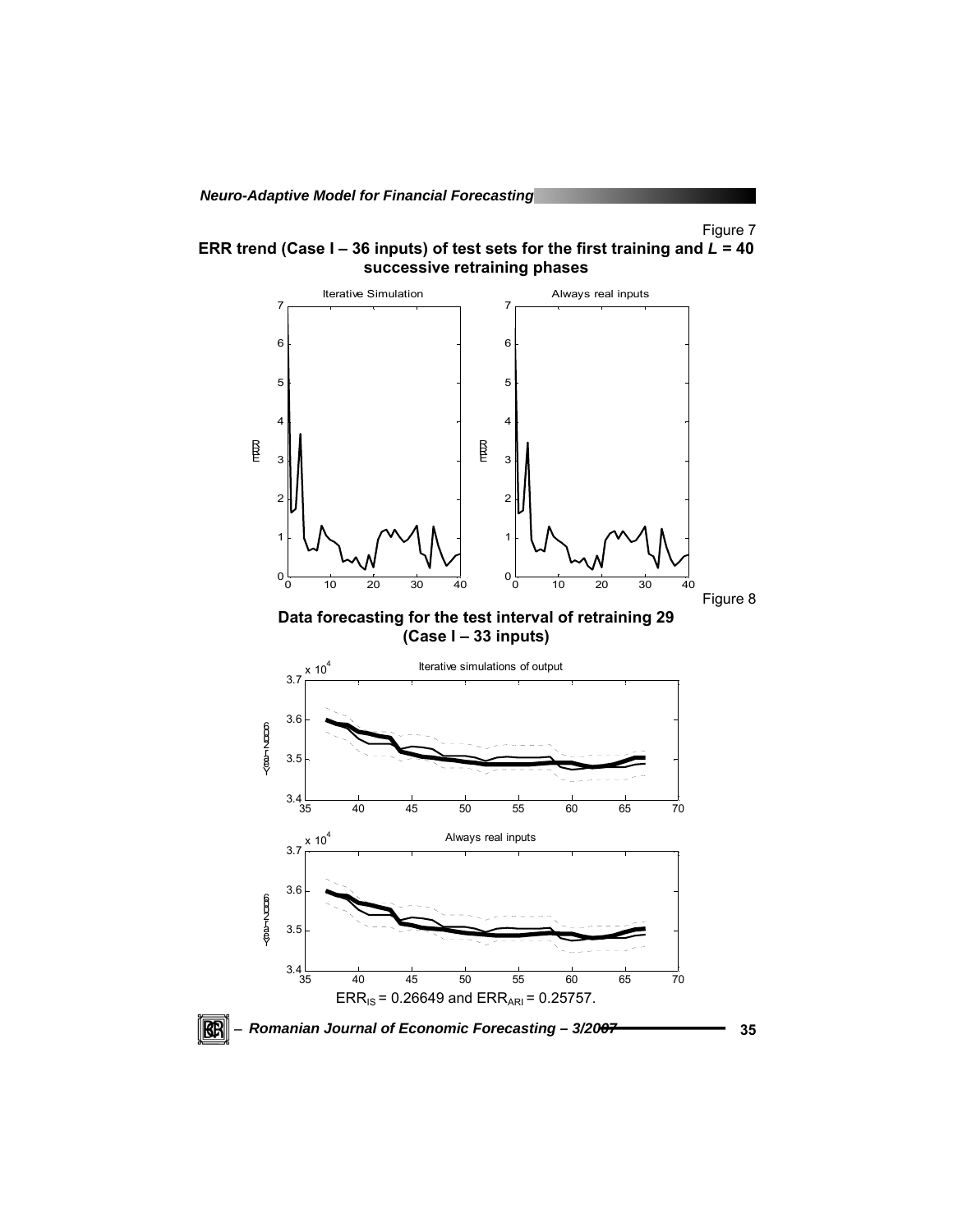#### *Institute of Economic Forecasting*

One may note that the graphs are extended to the left with one more value that corresponds to the last value of the training/validation interval. In this way, both lines (thin and thick) start from approximately the same point. The difference between **ERR<sub>IS</sub> = 0.26649 and ERR<sub>ARI</sub> = 0.25757** is not significant. These values were computed by using the relation 8 for all the data represented in Figure 8. It is noticeable that there are not visible differences of these two graphs. It seems that the model is robust and works very well with the iterative simulations, as well as on the ARI way. We obtained similar results in all situations without any exception.

A natural question is: "*What is the matter without retraining*?" In order to have a clear answer to this question we have to study Table 2, more specifically the evolutions of the ERR for different values of the prediction horizon T: one day, three days, one week, half a month and a month. All these evolutions show a relative similar decreasing trend. It is obviously that for T=30 we obtained the highest values for the evolution of ERR during all 40 successive retraining phases. However, if we use the associated graphs (like the ones in Figure 8) for each value of the ERR, then we can easily remark when the forecasted values turn on the wrong way (see Figure 9). In this way, we can estimate the right shifting time (*Shift*) for the next retraining. For the case in Figure 9, the highest acceptable value is Shift=5. When the retraining is performed the ERR comes back to the normal range since the model is accommodated to the new changing input-output function.

**Figure 9** 

#### **Data forecasting for the test interval of retraining 19 (Case I – 33 inputs)**

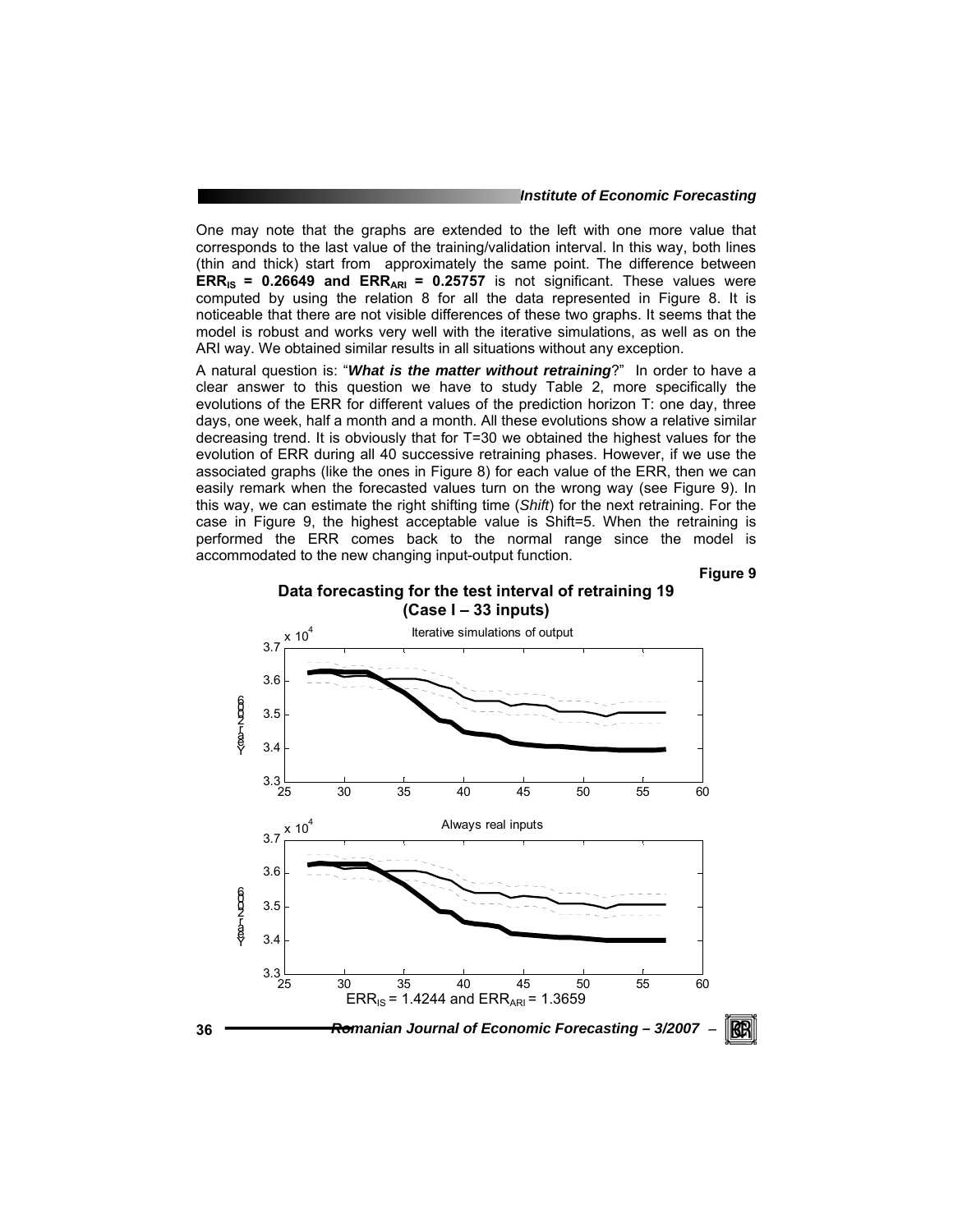Table 2 and associated figures of ERR reveal the high importance of the retraining phase as an upgrading/updating process and the effect of ignoring it, as well.

We noticed that, except for a few cases, in almost all the graph representations of the predictions the trends were well captured (even outside the "tube") by using our approach. Moreover, we showed both graphs (with Iterative Simulation and when the system always uses the real inputs) in order to demonstrate the robustness of the model. The Iterative Simulation does not increase the error as much as one could expect at the first sight. The long-term prediction is not very accurate as long as after a while the simulated outputs evidently exceed the limits of the "tube" around the real outputs. Nevertheless, we remark sometime interesting evolutions of the predictions (Figure 10) that return, after a while, to the desired range.

#### **Figure 10**



**Data forecasting for the test interval of retraining 14 (Case I – 33 inputs)** 

### **5. Conclusions**

The ANNs ability to extract significant information from its training data provides a valuable framework for the representation of relationships that are present in the structure of the data. This allows for both the interpolation among the *a priori* defined points and the extrapolation outside the range bordered by the extreme points of the training set.

The evaluation of the test error shows that the adaptive retraining technique can gradually improve, on the average, the achieved results. Our practical experience

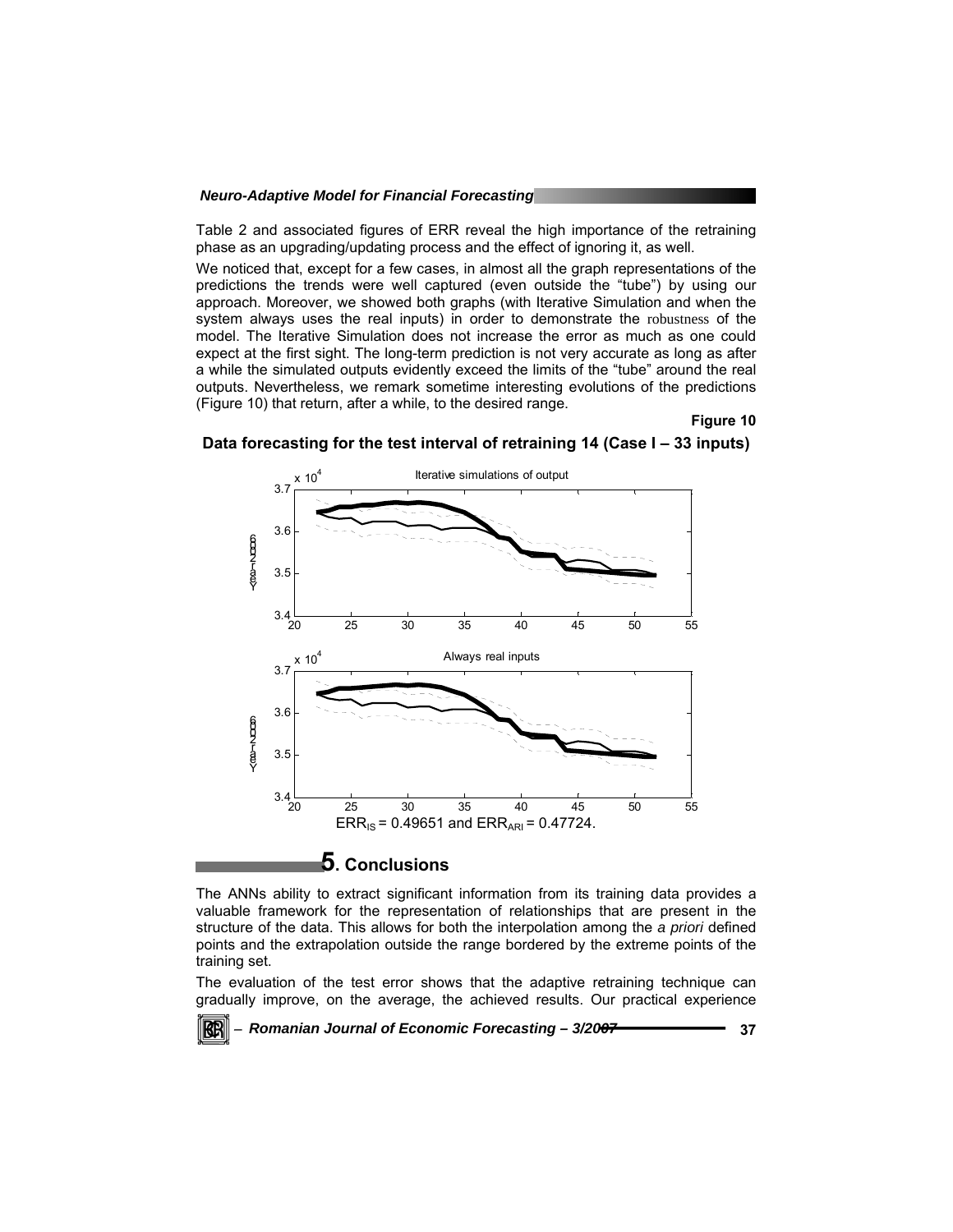#### *Institute of Economic Forecasting*

reveals that the first training (which includes the searching phase for the optimal architecture) always takes a relatively long time, but then the system can be very easily retrained, as there are no changes in the structure. The great advantage of the retraining technique is that some relevant aspects are preserved (*remembered*) not only from the immediate previous training phase, but also from the last but one phase, and so on. A kind of *slow forgetting process* also occurs; thus it is much easier for the ANN to remember specific aspects of the previous training instead of the first training. It means that the former information accumulated during the previous trainings will be slowly forgotten and the learning process will be adapted to the newest evolutions of the financial process.

In the presented applications, the optimum shifting time for the next retraining is one day. This way the model can be quickly updated using the retraining procedure. Nevertheless, the graphs of the predictions show that the system can still provide correct values without retraining for several days but there is a major risk of loosing the unexpected changes in the financial environment.

We remark that some supplementary parameters (like Sibiu Futures exchange rate of one month) did not improve the values of the ERR as we initially expected. The reason for this outcome is very probably the inconsistent quality of these three supplementary indicators that exceed sometimes the limits of an acceptable precision, and the real market did not take into account their influence. Our next approach will involve the one-month prediction in order to have a direct comparison with the Sibiu Futures Stock Exchange market. The results of forecasting the exchange rate for one day suggest that this technique could be extended to a large period of forecasting (a week, a month, 3 months, 6 months or more) without difficulties, and we intend to present these simulations in another paper.

The final remark refers to the basic training algorithm. Even if the SCG algorithm is not the fastest algorithm, the great advantage is that this technique works very efficient for networks with a large number of weights. The SCG is something of a compromise; it does not require large computational memory, and yet it still has a good convergence and is very robust. Furthermore, we always apply the early stopping method (validation stop) during the training process, in order to avoid the over-fitting phenomenon. In addition, it is well known that for the early stopping one must be careful not to use an algorithm that converges too rapidly. The SCG is properly suited for the validation stop method. Nevertheless, it is quite easy to replace the SCG algorithm with another one, since the adaptive retraining technique is flexible and independent of the basic training algorithm.

### **Acknowledgements**

The CEEX Research Project No 76/26.07.2006 has partially supported this work. We gratefully acknowledge the assistance of the Institute of Economic Forecasting, led by Prof. Lucian-Liviu Albu, and the financial support from the Romanian Commercial Bank. The authors would also like to thank Prof. Dan Popescu and Radu Balbaie for their help to obtain the Sibiu Futures data. And finally, we really appreciate the young Ph.D. Students Petre Caraiani and Andrei Dospinescu for their effort to build the initial data base.

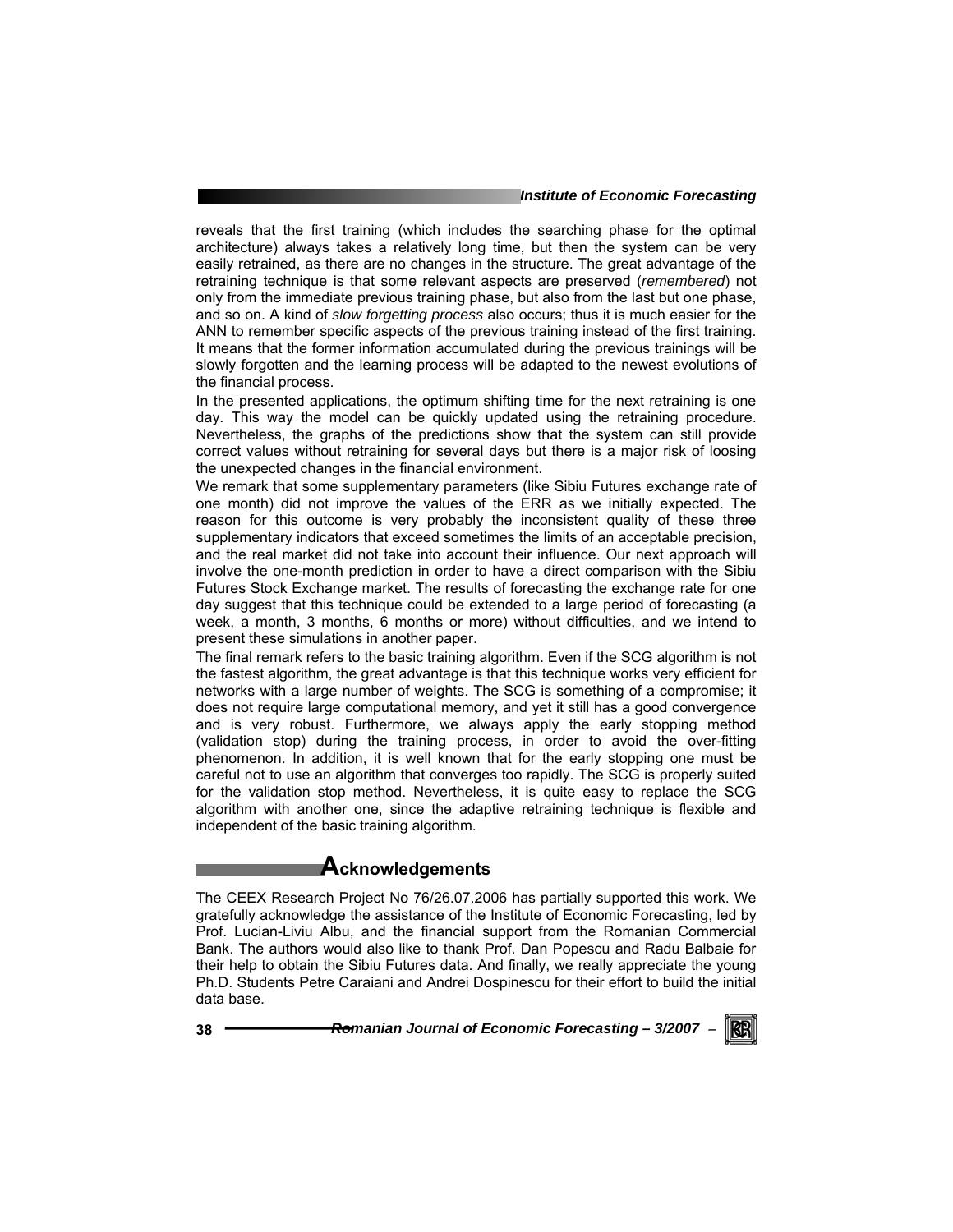## **References**

- Abel, A.B., and Bernanke B.S., (2001), *Macroeconomics*, Fourth Edition, Addison Wesley.
- Adams, P.D., and Dixon P.D., (1989), "Forecasts for the Australian Economy in 1989-90 and 1990-91", *The Australian Economic Review*, 4<sup>th</sup> Quarter, pp. 6-7
- (http://www.unibw-hamburg.de/WWEB/math/uebe/zuhause.engl.html, Model Australia 87/1).
- Anderson, J.B., (1990), *Economic Policy Alternatives for the Latin American Crisis*, Taylor&Francis, New York, pp. 46-47
- (http://www.hsu-hh.de/uebe/index\_pxYttPvomemOS8pr.html, Model Ecuador 90/1).
- Basheer, I.A., and Hajmeer, M., (2000), "Artificial neural networks: fundamentals, computing, design, and application", *Journal of Microbiological Methods*, Elsevier Science, Vol. 43, pp. 3-31.
- Bergstrom, A.R., Nowman K.B., and Wandasiewicz S., (1994), "Monetary and Fiscal Policy in a Second-Order Continuous Time Macroeconometric Model of the United Kingdom", *Journal of Economic Dynamics and Control* 18, 3-4, pp.731-761
- (http://econpapers.repec.org/article/eeedyncon/default18.htm).
- Bordo M. D., (2003), *Exchange Rate Regime Choice in Historical Perspective*, IMF, Working Paper, 03/160, International Monetary Fund, Washington DC.
- de Bondt, G.J., van Els P.J.A., and Stokman A.C.J., (1997), *EUROMON, A Macreoeconometric Multi-Country Model for the EU*, De Nederlandsche Bank NV, 40-51
- (http://www.hsu-hh.de/uebe/index\_biygHK6MujxyExXh.html, Model 96/13 of the Netherlands and of the EU countries).
- Dickey, D. and Pantula, S., (1987), "Determining the Order of Differencing in Autoregressive Process", *Journal of Business and Economic Statistics* 5, pp. 455 - 461.
- Dickey, D., Hasza D.P., and Fuller W.A., (1984), "Testing for unit roots in seasonal time series", *Journal of the American Statistical Association* 79, pp. 355-367.
- Dobrescu, E., (2006), *Macromodels of the Romanian Market Economy*, Editura Economică, Bucureşti.
- Dornbush, R., (1994), *Exchange Rate and Inflation*, The MIT Press, Cambridge, Massachusetts.
- Fair, R.C., (1994), "Testing Macroeconometric Models", Cambridge, Mass., London, pp. 356-376, 396-401 (http://www.unibw-hamburg.de/WWEB/math/ uebe/zuhause.engl.html, Model USA 75/5, Model World 84/20).
- Granger, C.W.J., (1969), "Investigating Causal Relations by Econometric Models", *Econometrica*, 37, pp. 424-438.
- Granger C.W.J., (1988), "Some Recent Developments in a Concept of Causality", *Journal of Econometrics*, 39, pp. 199-211.

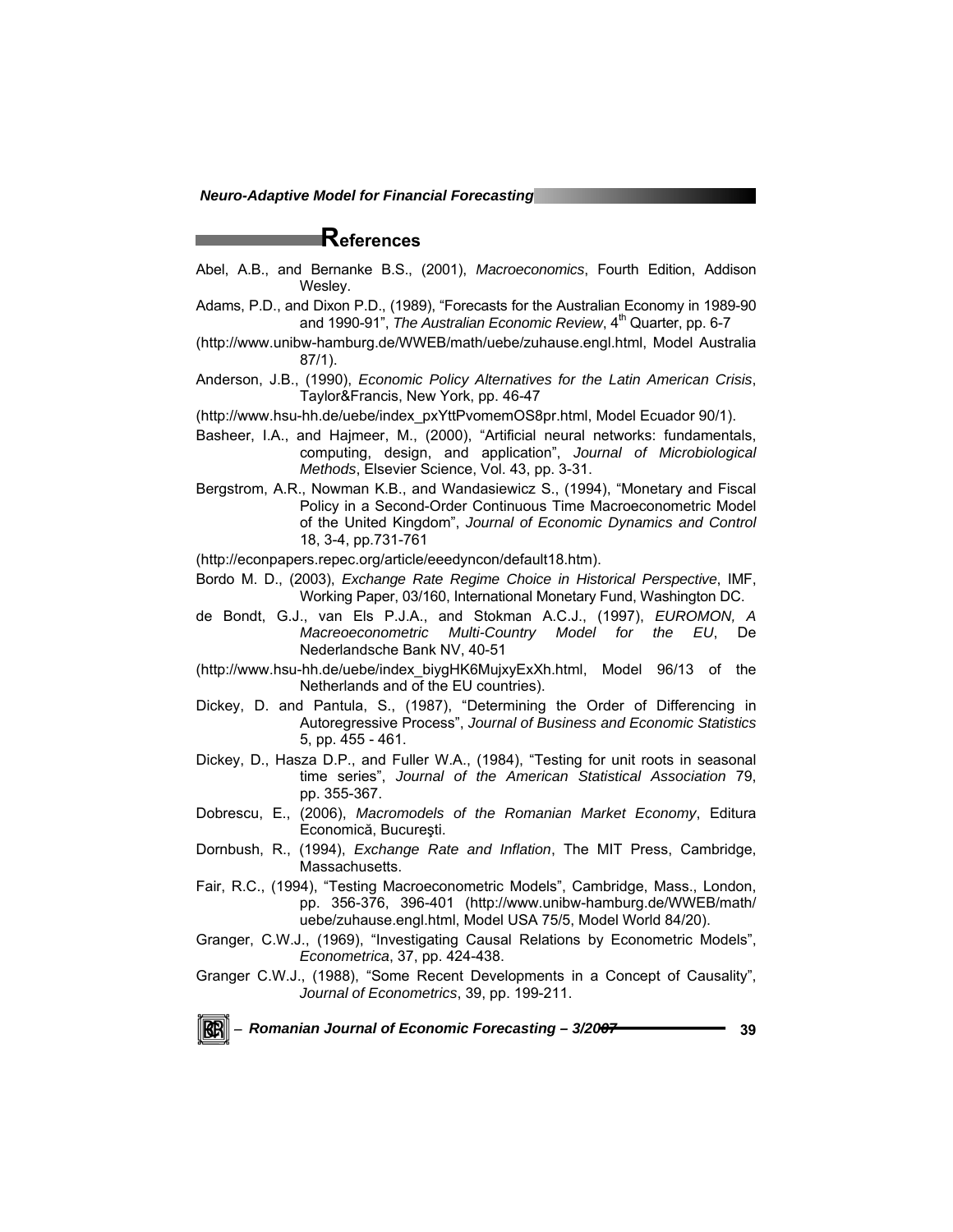- Hagan, M.T., Demuth, H.B., and Beale, M., (1996), *Neural Networks Design*, MA: PWS Publishing, Boston.
- Hornik, K., Stinchcombe, M., and White, H., (1989), "Multilayer feedforward networks are universal approximators," *Neural Networks*, vol.2, pp. 359-366.
- Huang, J. Q., and Lewis, F. L., (2003) "Neural-network predictive control for nonlinear dynamic systems with time-delay", *IEEE Trans. Neural Networks*, vol. 14, pp. 377-389.
- Jackson, J.E., (1991), *A user guide to principal components*, John Wiley, New York.
- Jahnke, W. *et al*., (2000), *Macro-Econometric Multi-Country Model: MEMMOD*, Deutsche Bundesbank, Frankfurt am Main, Germany, June, pp.146-273.
- (http://www.hsu-hh.de/uebe/index\_9B2lAO2icwCqr3Vs.html, Model Japan 00/1).
- Krugman, P.R. and Obstfeld M., (2000), *International Economics Theory and Policy*, Fifth Edition, Addison-Wesley Longman.
- Matthews, K., (1985), "Forecasting With a Rational Expectations Model of the UK", *Oxford Bulletin of Economics and Statistics*, Vol. 47, No. 4, 11/85, [http://www.unibw-hamburg.de/WWEB/math/uebe/zuhause.engl.html, Model United Kingdom 80-9].
- Mishkin, F.S., (2001), *The Economics of Money, Banking, and Financial Markets*, Sixth Edition, Addison Wesley Longman.
- Moller, M.F., "A scaled conjugate gradient algorithm for fast supervised learning," *Neural Networks*, vol. 6, pp. 525-533, 1993.
- Mussa M., (1986), "Nominal Exchange Rate Regimes and the Behavior of Real Exchange Rates, Evidence and Implications", *Carnegie-Rochester Conference Series on Public Policy*, Vol. 25, pp. 117-213.
- Năstac, I., (2004) "An Adaptive Retraining Technique to Predict the Critical Process Variables", *TUCS Technical Report*, No. 616, June 2004, Turku, Finland
- (http://www.tucs.fi/research/series/serie.php?type=techreport&year=2004).
- Năstac, I., and Matei, R., (2003) "Fast retraining of artificial neural networks," in *Rough Sets, Fuzzy Sets, Data Mining and Granular Computing*, Wang *et al*. (Eds.), Springer-Verlag in the series of *Lecture Notes in Artificial Intelligence* (LNAI 2639), pp. 458-462.
- Neu, C.R., (1990), "Medium-Term Prospects for the Mexican Economy: Some Modeling Results", RAND, N-3035-USDP, July
- (http://www.hsu-hh.de/uebe/index\_CvbvYnW41M0w0Seo.html, Model structure of MEXMOD 90/1).
- Pelinescu, E., (2003), "FEER: Relevant theoretical and empirical literature", *Romanian Journal of Economic Forecasting*, Spec. Edition 1., The Expert Publishing House, Bucharest, pp. 111-118.
- Salzano, M., (1999), "Neural Networks as tools for increasing the forecast and control of complex economic systems", *Economics & Complexity*, Vol. 2, No. 2.
- Shadbolt, J. (Ed.), and Taylor, J.G., (Eds.) (2002), *Neural Networks and the Financial Markets*, Springer-Verlag Telos.
- **40** *Romanian Journal of Economic Forecasting 3/2007* <sup>−</sup> KB